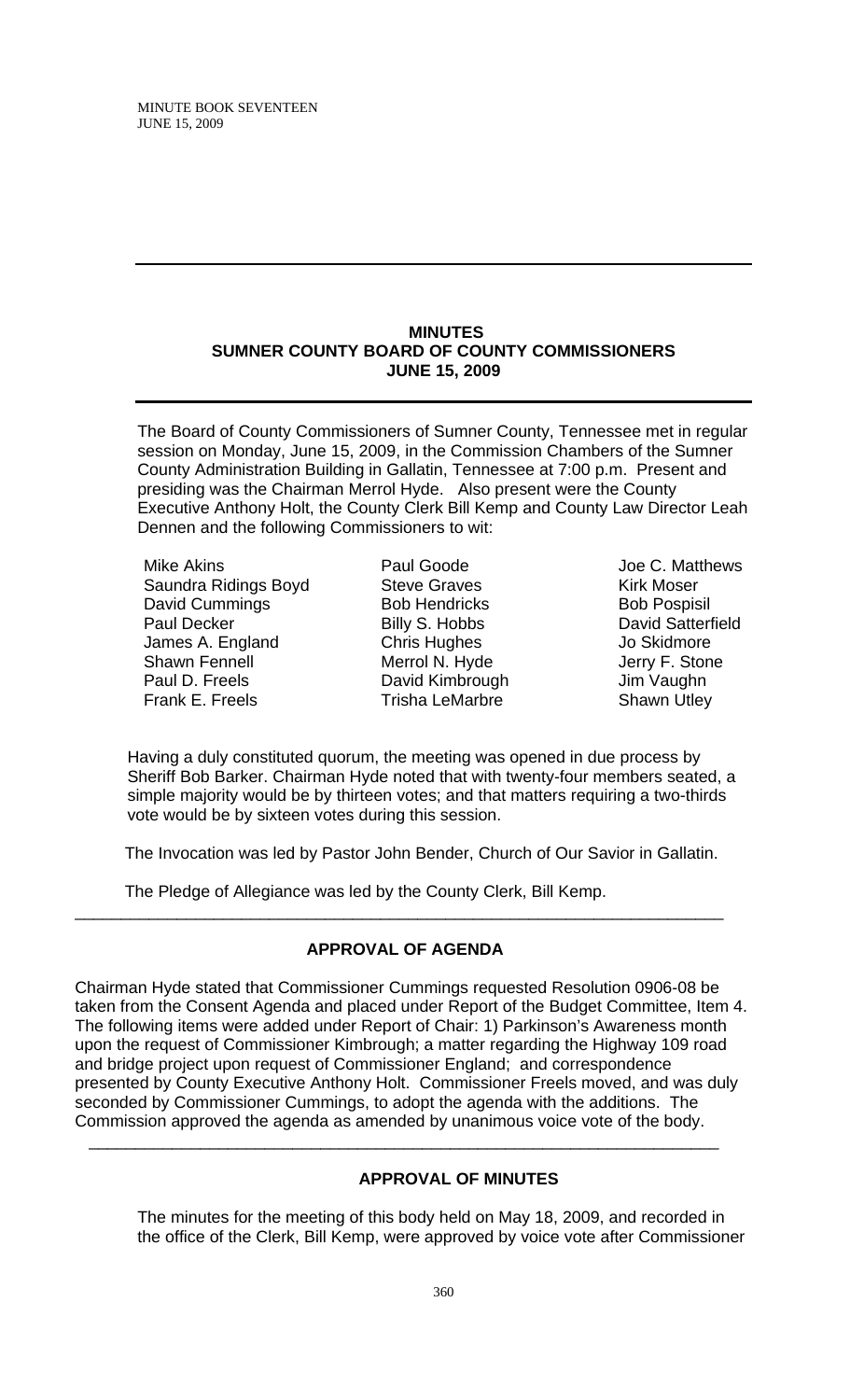Skidmore made the motion, seconded by Commissioner Graves. Commissioner Moser abstained from the vote.

## **RECOGNITION OF THE PUBLIC**

 Chairman Hyde opened the floor to allow the public to speak concerning any matter on the agenda.

 Predrag "Boz" Pajdak of 128A Barton Drive in Gallatin implored the commissioners to forgo cuts in the Engineering Department to balance the budget.

 Pat Anderson of 1076 Island Brook Drive in Hendersonville stated that Mr. Strong had helped him with a problem in his subdivision and he was in favor of keeping the County Engineer Nick Strong on the payroll.

 Brian Carter of 155 Hidden Cove Court in Gallatin stated that he works for a utility company that services the southeast and he expressed the county's need to have a qualified engineer to work with.

 Cheryl Lanthier of 1010 Cabridet Court in Gallatin spoke in support of the County Commission keeping the position of County Engineer who had helped her .

 Gary Gaskin of 229 Wilford Drive in Nashville, Storm Water Coordinator for the City of Mount Juliet, spoke in favor of maintaining a County Engineering Department to keep up with the Storm Water regulations handed down by the Environmental Protection Agency.

With no one else wishing to speak, recognition of the public was closed.

### **REPORT OF THE CHAIR**

Commissioner Stone read the following Certificate of Recognition into the record:

\_\_\_\_\_\_\_\_\_\_\_\_\_\_\_\_\_\_\_\_\_\_\_\_\_\_\_\_\_\_\_\_\_\_\_\_\_\_\_\_\_\_\_\_\_\_\_\_\_\_\_\_\_\_\_\_\_\_\_\_\_\_\_\_

#### **A RESOLUTION HONORING SUSAN FLOWERS AS THE SUMNER COUNTY ELEMENTARY TENNESSEE TEACHER OF THE YEAR**

 **WHEREAS,** Susan Flowers, who has taught in the Sumner County School System at Madison Creek Elementary School for fourteen years, was recently selected as the Sumner County Elementary Tennessee Teacher of the Year; and

**WHEREAS,** Susan Flowers teaches first grade and has made learning fun as well as challenging for her students thereby giving them an early love of school; and

**WHEREAS,** Susan Flowers, through dedication in the noble profession of teaching, has positively influenced numerous students during her tenure and by her efforts countless students began school with a good foundation which will aid them their entire life.

**NOW, THEREFORE BE IT RESOLVED** by the Sumner County Board of County Commissioners meeting in regular session on this the  $15<sup>th</sup>$  day of June, 2009, that this body hereby congratulates and commends Susan Flowers for her dedication and outstanding service to the youth of our county and for her recognition as the Sumner County Elementary Tennessee Teacher of the Year Award; and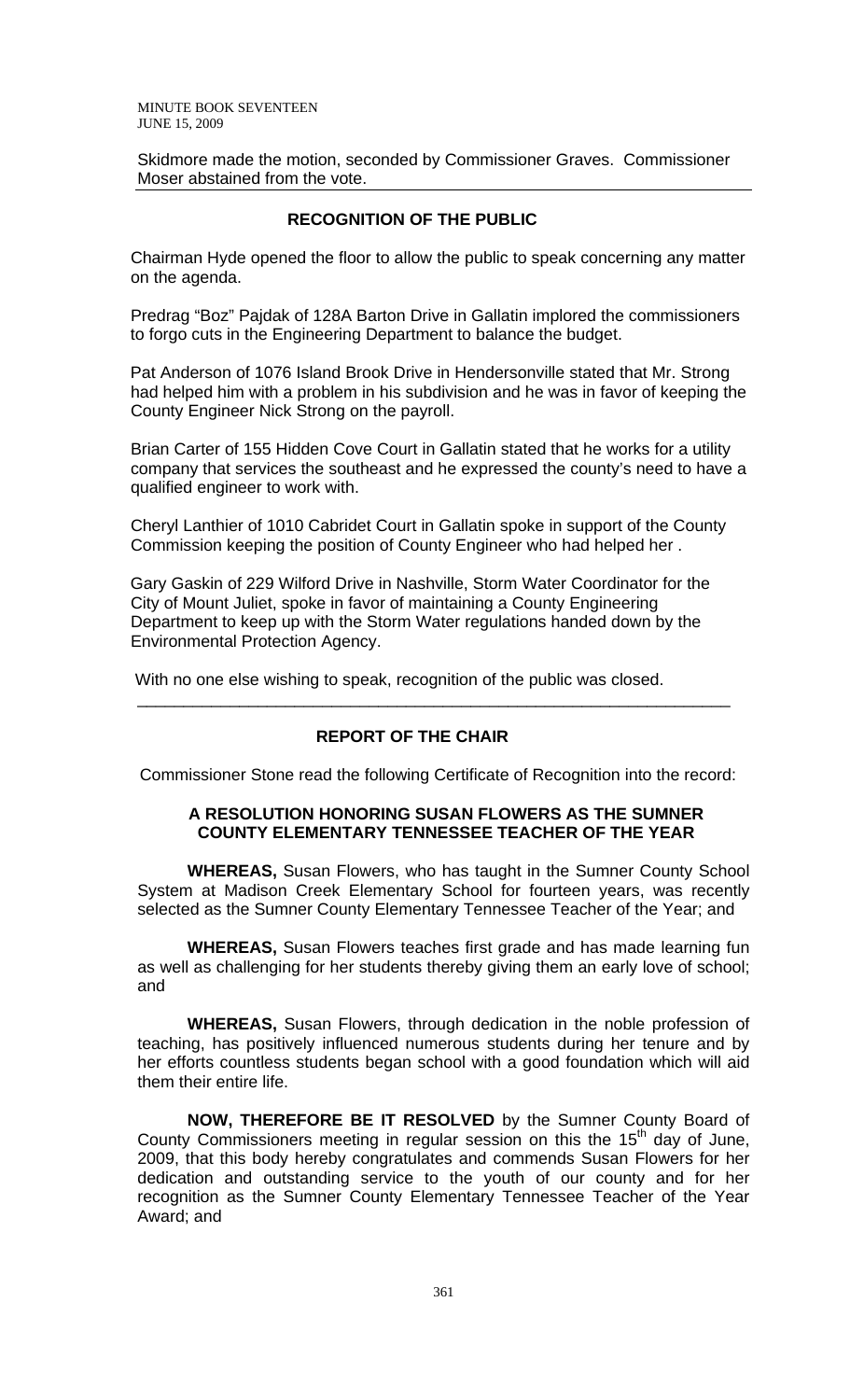**BE IT FURTHER RESOLVED** that this resolution is to be spread on the minutes of this body and the Clerk is to provide a copy of this resolution to Susan Flowers.

 Upon motion of Commissioner Stone, seconded by Commissioner Paul Freels, the Commission voted to approve the certificate honoring Mr. Corley.

Chairman Hyde introduced the following Certificate of Recognition:

 $\overline{\phantom{a}}$  ,  $\overline{\phantom{a}}$  ,  $\overline{\phantom{a}}$  ,  $\overline{\phantom{a}}$  ,  $\overline{\phantom{a}}$  ,  $\overline{\phantom{a}}$  ,  $\overline{\phantom{a}}$  ,  $\overline{\phantom{a}}$  ,  $\overline{\phantom{a}}$  ,  $\overline{\phantom{a}}$  ,  $\overline{\phantom{a}}$  ,  $\overline{\phantom{a}}$  ,  $\overline{\phantom{a}}$  ,  $\overline{\phantom{a}}$  ,  $\overline{\phantom{a}}$  ,  $\overline{\phantom{a}}$ 

### **A RESOLUTION HONORING JOLYN MITCHELL AS THE SUMNER COUNTY MIDDLE SCHOOL TENNESSEE TEACHER OF THE YEAR**

 **WHEREAS,** Mrs. Jolyn Mitchell, has taught in the Sumner County School System for ten years and was recently selected as the Sumner County Middle School Tennessee Teacher of the Year; and

**WHEREAS,** Mrs. Jolyn Mitchell has taught at Merrol Hyde Magnet School for the past five years where she teaches sixth and seventh grade Science and through her efforts brings to her students a love of learning as well devotion to science; and

**WHEREAS,** Mrs. Jolyn Mitchell, through her dedication in the noble profession of teaching, has positively influenced numerous students during her tenure and by her efforts has brought an interest in science to future leaders and scientists; and

**NOW, THEREFORE BE IT RESOLVED** by the Sumner County Board of County Commissioners meeting in regular session on this the  $15<sup>th</sup>$  day of June, 2009, that this body hereby congratulates and commends Mrs. Jolyn Mitchell for her dedication and outstanding service to the youth of our county and for her receipt of the Sumner County Middle School Tennessee Teacher of the Year Award; and

**BE IT FURTHER RESOLVED** that this resolution is to be spread on the minutes of this body and the Clerk is to provide a copy of this resolution to Mrs. Jolyn Mitchell.

 Upon motion of Commissioner Hughes, seconded by Commissioner Decker, the Commission voted to approve the certificate honoring Ms. Mitchell.

**\_\_\_\_\_\_\_\_\_\_\_\_\_\_\_\_\_\_\_\_\_\_\_\_\_\_\_\_\_\_\_\_\_\_\_\_\_\_\_\_\_\_\_\_\_\_\_\_\_\_\_\_\_\_\_\_\_\_\_\_\_\_\_\_** 

Commissioner LeMarbre read the following Certificate of Recognition into the record:

 $\overline{\phantom{a}}$  ,  $\overline{\phantom{a}}$  ,  $\overline{\phantom{a}}$  ,  $\overline{\phantom{a}}$  ,  $\overline{\phantom{a}}$  ,  $\overline{\phantom{a}}$  ,  $\overline{\phantom{a}}$  ,  $\overline{\phantom{a}}$  ,  $\overline{\phantom{a}}$  ,  $\overline{\phantom{a}}$  ,  $\overline{\phantom{a}}$  ,  $\overline{\phantom{a}}$  ,  $\overline{\phantom{a}}$  ,  $\overline{\phantom{a}}$  ,  $\overline{\phantom{a}}$  ,  $\overline{\phantom{a}}$ 

### **A RESOLUTION HONORING JENNIFER MOORE AS THE SUMNER COUNTY HIGH SCHOOL TENNESSEE TEACHER OF THE YEAR**

 **WHEREAS,** Mrs. Jennifer Moore, has taught in the Sumner County School System for eleven years and has been selected as the Sumner County High School Tennessee Teacher of the Year; and

**WHEREAS,** Mrs. Jennifer Moore, has taught 9th through 12<sup>th</sup> grade at Gallatin High School where she teaches Mathematics and by her efforts innumerable students have undertaken the journey of mathematics and will one day hopefully help our world; and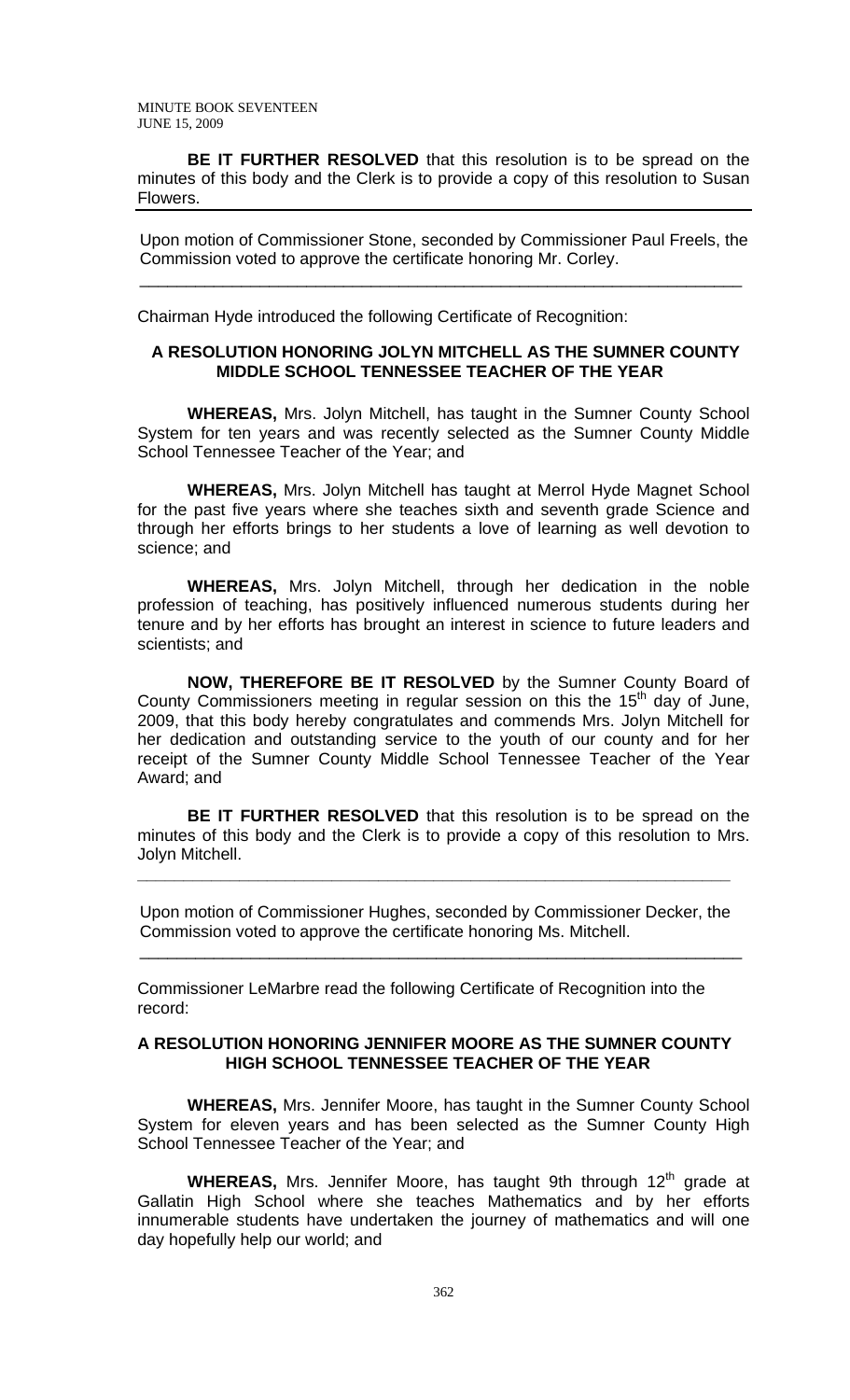**WHEREAS,** Mrs. Jennifer Moore, through dedication in the noble profession of teaching, has positively influenced numerous students during her tenure and helped to aid future generations.

**NOW, THEREFORE BE IT RESOLVED** by the Sumner County Board of County Commissioners meeting in regular session on this the 15<sup>th</sup> day of June, 2009, that this body hereby congratulates and commends Mrs. Jennifer Moore for her dedication and outstanding service to the youth of our county and for her receipt of the Sumner County High School Tennessee Teacher of the Year Award; and

**BE IT FURTHER RESOLVED** that this resolution is to be spread on the minutes of this body and the Clerk is to provide a copy of this resolution to Mrs. Jennifer Moore.

 Upon motion of Commissioner LeMarbre, seconded by Commissioner Matthews, the Commission voted to approve the certificate honoring Ms. Moore.

 $\frac{1}{\sqrt{2}}$  ,  $\frac{1}{\sqrt{2}}$  ,  $\frac{1}{\sqrt{2}}$  ,  $\frac{1}{\sqrt{2}}$  ,  $\frac{1}{\sqrt{2}}$  ,  $\frac{1}{\sqrt{2}}$  ,  $\frac{1}{\sqrt{2}}$  ,  $\frac{1}{\sqrt{2}}$  ,  $\frac{1}{\sqrt{2}}$  ,  $\frac{1}{\sqrt{2}}$  ,  $\frac{1}{\sqrt{2}}$  ,  $\frac{1}{\sqrt{2}}$  ,  $\frac{1}{\sqrt{2}}$  ,  $\frac{1}{\sqrt{2}}$  ,  $\frac{1}{\sqrt{2}}$ 

Commissioner Graves read the following Certificate of Recognition into the record:

#### **A RESOLUTION HONORING MR. BILL JOHNSON**

 **WHEREAS,** the Education Consumers Foundation recently recognized Principal Bill Johnson and Bethpage Elementary School as one of the most effective schools in Tennessee; choosing the school as the first place, Middle Region, Elementary Division Winner; and

 **WHEREAS,** Mr. Bill Johnson, by being named the winner of the 2009 Value-Added Achievement Award received a cash grant and statewide recognition for this achievement; and

**WHEREAS,** Bethpage Elementary School has proven to be among the most effective schools in teaching reading/language arts and mathematics and by its efforts has aided countless students.

**NOW, THEREFORE, BE IT RESOLVED** by the Sumner County Board of County Commissioners meeting in regular session on this the  $15<sup>th</sup>$  day of June, 2009, that this body expresses its appreciation for the contributions of Mr. Bill Johnson and Bethpage Elementary School and offers congratulations for being named one of Tennessee's most effective school; and

**BE IT FURTHER RESOLVED** that this resolution is to be read and entered on the minutes of this body so as to make it a permanent part of the records of this body and the Clerk is hereby directed to furnish a copy of this resolution to Mr. Bill Johnson and Bethpage Elementary School.

**\_\_\_\_\_\_\_\_\_\_\_\_\_\_\_\_\_\_\_\_\_\_\_\_\_\_\_\_\_\_\_\_\_\_\_\_\_\_\_\_\_\_\_\_\_\_\_\_\_\_\_\_\_\_\_\_\_\_\_\_\_\_\_\_** 

 Upon motion of Commissioner Graves, seconded by Commissioner Satterfield, the Commission voted to approve the certificate honoring Mr. Johnson and Bethpage Elementary School.

 $\overline{\phantom{a}}$  ,  $\overline{\phantom{a}}$  ,  $\overline{\phantom{a}}$  ,  $\overline{\phantom{a}}$  ,  $\overline{\phantom{a}}$  ,  $\overline{\phantom{a}}$  ,  $\overline{\phantom{a}}$  ,  $\overline{\phantom{a}}$  ,  $\overline{\phantom{a}}$  ,  $\overline{\phantom{a}}$  ,  $\overline{\phantom{a}}$  ,  $\overline{\phantom{a}}$  ,  $\overline{\phantom{a}}$  ,  $\overline{\phantom{a}}$  ,  $\overline{\phantom{a}}$  ,  $\overline{\phantom{a}}$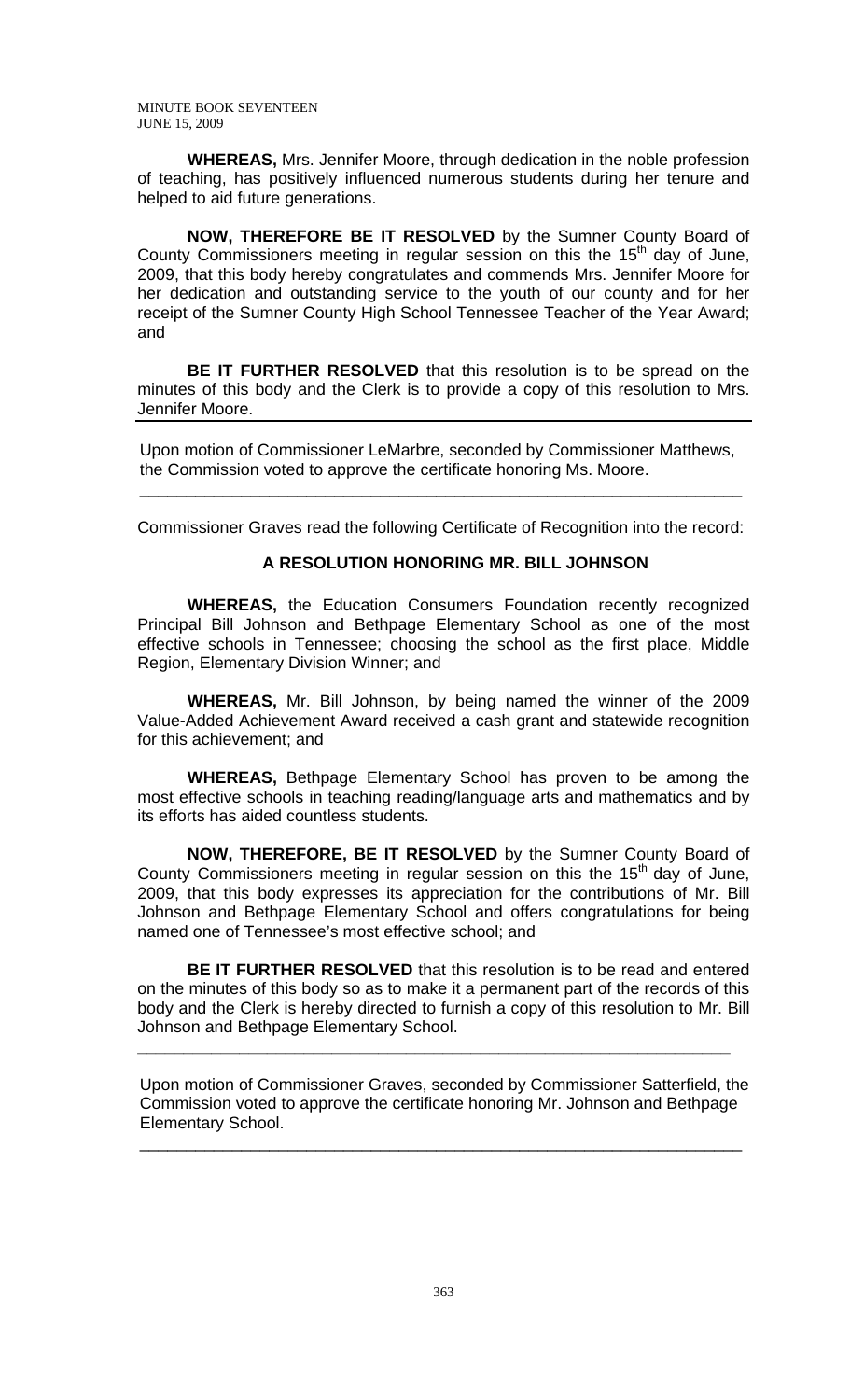Commissioner Kimbrough introduced the following resolution:

### **A RESOLUTION RECOGNIZING JULY AS PARKINSONS AWARENESS MONTH AND DESIGNATING SATURDAY, JULY 11, 2009 AS RICHARD'S RIDE FOR P.D. RESEARCH DAY**

 **WHEREAS,** Parkinson's disease is a debilitating neurological disorder that often impairs motor skills, speech and other functions and touches the lives of thousands diagnosed with the disorder as well as those who love and care for them; and

**WHEREAS,** earlier this year Sumner County lost one of its outstanding citizens when Mr. Richard Corley lost his battle with Parkinson's disease and throughout our county many others are affected by this debilitating disorder; and

**WHEREAS,** in memory of Richard's gallant fight and lifelong efforts to help others and the continuing efforts to help Parkinson's gallant sufferers such as Dan Burton, a fund raiser for Parkinson Research at Vanderbilt University known as Richard's Ride for PD Research will be held at Rockland Park on July 11, 2009; an event which will include a bike ride through Scenic Sumner County, games, auctions, chair massages, and fishing, all to raise funds for Parkinson's Research at Vanderbilt University.

**NOW, THEREFORE, BE IT RESOLVED** by the Sumner County Board of County Commissioners meeting in regular session on this the 15th day of June, 2009, that this body recognizes July as Parkinson's Awareness Month and designates Saturday, July 11, 2009 as Richard's Ride for PD Research Day and encourages all citizens to attend Richard's Ride for PD Research at Rockland Park to help raise funds for this worthy cause.

 Upon motion of Commissioner Kimbrough, seconded by Commissioner Moser, the Commission voted to approve the certificate honoring Mr. Corley.

 $\overline{\phantom{a}}$  ,  $\overline{\phantom{a}}$  ,  $\overline{\phantom{a}}$  ,  $\overline{\phantom{a}}$  ,  $\overline{\phantom{a}}$  ,  $\overline{\phantom{a}}$  ,  $\overline{\phantom{a}}$  ,  $\overline{\phantom{a}}$  ,  $\overline{\phantom{a}}$  ,  $\overline{\phantom{a}}$  ,  $\overline{\phantom{a}}$  ,  $\overline{\phantom{a}}$  ,  $\overline{\phantom{a}}$  ,  $\overline{\phantom{a}}$  ,  $\overline{\phantom{a}}$  ,  $\overline{\phantom{a}}$ 

**\_\_\_\_\_\_\_\_\_\_\_\_\_\_\_\_\_\_\_\_\_\_\_\_\_\_\_\_\_\_\_\_\_\_\_\_\_\_\_\_\_\_\_\_\_\_\_\_\_\_\_\_\_\_\_\_\_\_\_\_\_\_\_\_** 

# **109 HIGHWAY AND BRIDGE PROJECT**

Commissioner England requested the County Commission to encourage our State Representatives and Senators to reinstate the 109 Highway and Bridge Project. Commissioner Satterfield moved, seconded by Commissioner Skidmore, to approve a resolution to this effect.

The electronic vote was recorded in the following manner:

| <b>Akins</b>   |   | Fennell          | Y     | Cummings    | Y |          |
|----------------|---|------------------|-------|-------------|---|----------|
| Utley          |   | Graves           |       | Satterfield |   |          |
| F. Freels      | Y | <b>Matthews</b>  | Y     | <b>Boyd</b> | Y |          |
| England        | Y | <b>Hendricks</b> | Y     | Vaughn      | Y |          |
| LeMarbre       | Y | Moser            | Y     | Decker      | Y |          |
| Hyde           |   | Hughes           | Y     | Kimbrough   | Y |          |
| Goode          | Y | Skidmore         | Y     | P. Freels   | N |          |
| <b>Stone</b>   | N | <b>Hobbs</b>     | Y     | Pospisil    | Y |          |
| <b>REQUEST</b> |   | <b>Yes: 22</b>   | No: 2 | Abs: 0      |   | 07:34 PM |

Chairman Hyde declared the motion approved by the body. The resulting resolution was prepared as follows: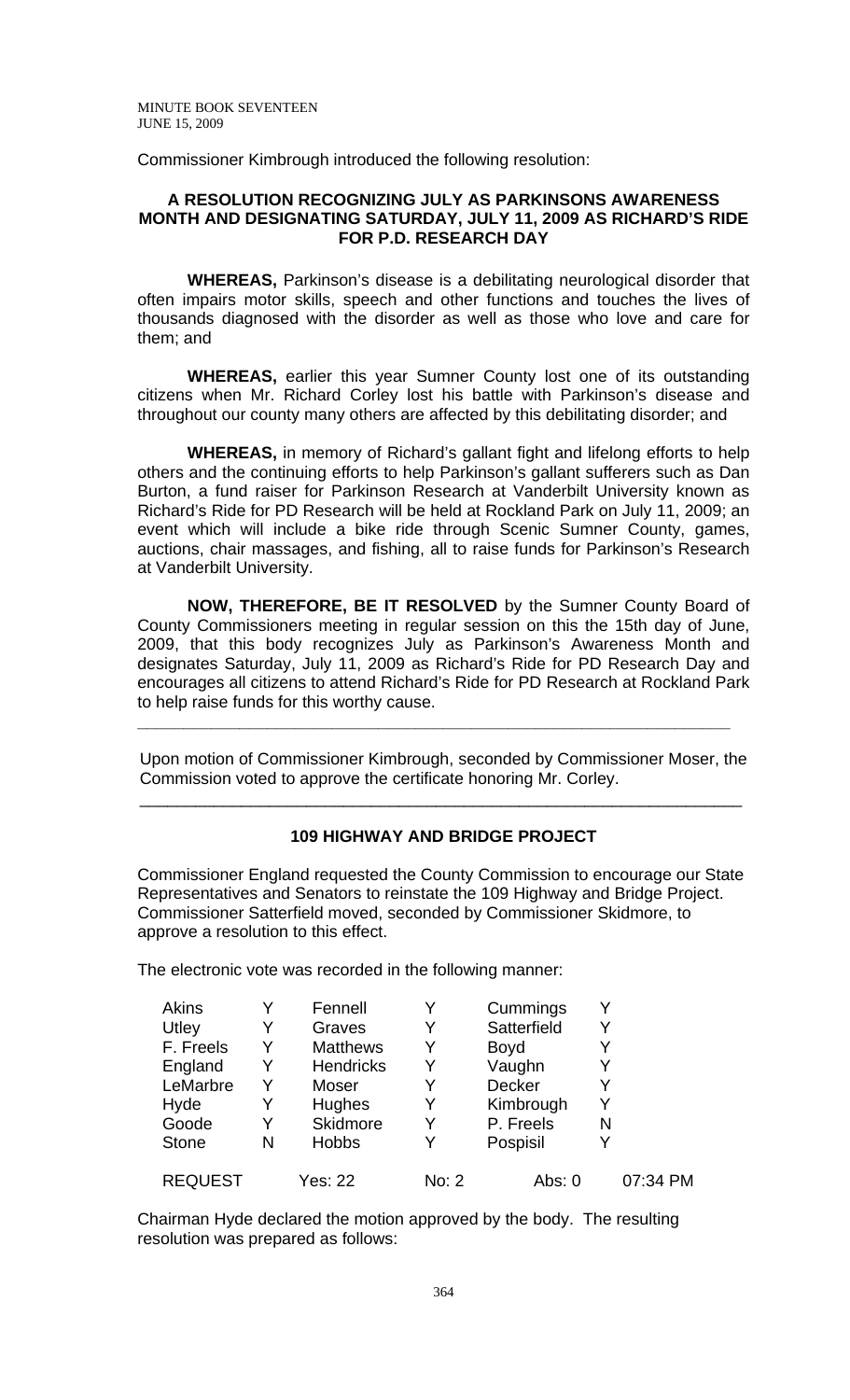### **0906-33 A RESOLUTION ASKING OUR REPRESENTATIVES TO SEEK TO HAVE THE 109 HIGHWAY AND BRIDGE PROJECT REINSTATED IN THE TDOT ROADWAY PLANS FOR SUMNER COUNTY**

**WHEREAS,** the highway and road infrastructures of our county are a vital link to the growth and future well being of our communities and the continuation of work on Highway 109 as well as surrounding roads serves to aid in the overall health and economic growth of Sumner County; and

**WHEREAS,** recent state budget cuts have forced the removal of road work on Highway 109 as well as the 109 Bridge Project from the TDOT annual road plans; and

**WHEREAS,** these projects are of utmost importance to Sumner County as well as Middle Tennessee and this body strongly requests reconsideration of this state budget decision.

**THEREFORE BE IT RESOLVED** by the Sumner County Board of County Commissioners meeting in regular session on this the 15th day of June, 2009, that this body hereby asks our State Representatives to appeal to TDOT and the Governor to return the 109 Highway and Bridge Project to the state road plans and further asks that this work begin such as soon as possible.

County Executive Holt read correspondence from an elderly citizen, Edith Bonnet Strong, who thanked the County Commission for helping her.

\_\_\_\_\_\_\_\_\_\_\_\_\_\_\_\_\_\_\_\_\_\_\_\_\_\_\_\_\_\_\_\_\_\_\_\_\_\_\_\_\_\_\_\_\_\_\_\_\_\_\_\_\_\_\_\_\_\_\_\_\_\_\_

**\_\_\_\_\_\_\_\_\_\_\_\_\_\_\_\_\_\_\_\_\_\_\_\_\_\_\_\_\_\_\_\_\_\_\_\_\_\_\_\_\_\_\_\_\_\_\_\_\_\_\_\_\_\_\_\_\_\_\_\_\_\_\_\_** 

### **REPORT FROM COUNTY OFFICIALS**

 By motion of Commissioner Pospisil, seconded by Commissioner Vaughn, the commissioners approved unanimously the filing as received of the following reports: County Investments, County General Fund, County Debt Service Fund, County Highway Fund, County Capital Outlay Fund, School General Purpose Fund, School Federal Projects Fund, School Food Service Fund, Employee Health Insurance Trust Fund, Employee Dental Insurance Trust Fund, Casualty Insurance Trust Fund, County Trustee Funds, Special Reports: County Dental Insurance Claim Payments, County Health Insurance Claim Payments, County Property Tax Collections, County EMS Billing/Collections/Balances, County Sales Tax Collections, County Wheel Tax Collections, County Tax Rates/Property Values and County School Loan Program Rates. Approval of the filing of these records does not certify to the accuracy of the documents.

Chairman Hyde introduced the following resolution:

### **0906-NOT A RESOLUTION TO APPROVE AND ACCEPT APPLICATIONS FOR NOTARY PUBLIC POSITIONS AND PERSONAL SURETY GUARANTORS**

 **WHEREAS,** according to the law of the State of Tennessee, an individual must apply for the office of notary public in the county of residence, or of their principal place of business; and

 **WHEREAS**, state statute requires personal sureties making bonds for notaries publics to be approved by the Sumner County Commission; and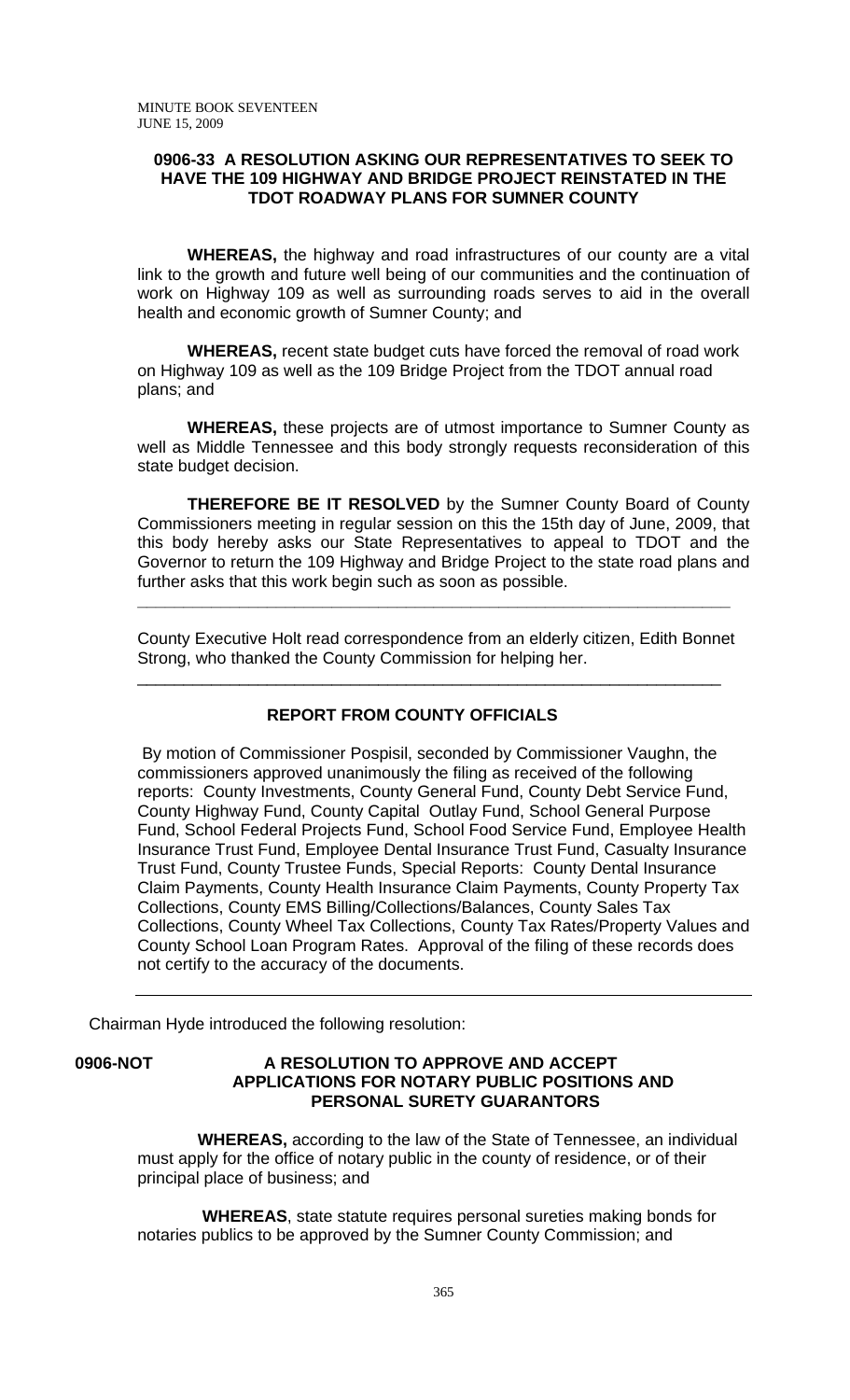**WHEREAS,** said applicant must be approved by the County Commission assembled; and

 **WHEREAS,** Bill Kemp, Sumner County Clerk, has certified according to the records of his office that the persons named on the attached listing labeled "SUMNER COUNTY NOTARY PUBLIC APPLICATIONS and SURETY GUARANTORS" have duly applied for the positions so sought; and

### **BE IT FURTHER RESOLVED THAT THIS TAKE EFFECT FROM AND AFTER PASSAGE.**

 **–––––––––––––––––––––––––––––––––––––––––––––––––––––––––**

AGAN, CECILE BAKER BILYEU, JEANNIE MICHELLE BLUNKALL, JEAN W BOYD-CASKEY, DEBRA ELAINE BRADSHAW, MARGARET ELIZABETH BRUCE, DONNA JO BURNETT, MEREDYTH GAIL CONE, KENNETH N. COVINGTON, GARY ANTHONY DAVIS, SHERRI DENISE DELANEY, KIMBERLY ANN DELOZIER, BRIDGETTE R ELI, REBECCA C FRASCA, JOELLE CHRISTINA GLAZE, MICHAEL LEON GUTHRIE, KATHY LYNN HIMEBAUGH, HELEN NICOLE "NIKKI" HUNTER, JESSICA JEAN HURST, DANIEL THOMAS JANGDHARI, KENDRICK S.W. JENKINS, KATHLEEN MCKENZIE JENKINS, BILLIE J KECK, JOHN LOUIS LORD JR, HERBERT S MCCARTY, KEVIN GLENN

MCMAHAN, APRIL RICHELLE MELCHING, LORI ANN MOORE, JACQUELYN MEREDITH MOSS, CONNIE SUE OLDHAM, MIRANDA INGRAM PANNELL, HAROLD WAYNE RUTLEDGE, ALESA SUMNER SIEVERS, ANGELA J SIMMONS, JAMES ANDREW SIMMONS, MICHELLE L SLOAN, JANICE K SPEAKMAN, CAROL FRANCES STEELE, DENNIS WYMOND TINNIN, SANDRA GAIL TROUTT, PAULA JANE TUCKER, DEWAYNE WAGNER, ROBBIE LYNN WELLS, BARRY ALLEN WHITE, ALICIA MICHELE WHITTAKER, TOMMY G WILSON, HOWELL WRAY, LANCE ASHLEY YARDLEY, PENNY MAYFIELD SURETY BONDS WILLIAM G. CAMBRAH II RICHARD A. TOMPKINS

Upon motion of Commissioner Satterfield, seconded by Commissioner Pospisil, voting was recorded in the following manner:

| Akins        |   | Fennell          |   | Cummings    | Y      |          |
|--------------|---|------------------|---|-------------|--------|----------|
| Utley        | Y | Graves           | Y | Satterfield | Y      |          |
| F. Freels    | Y | <b>Matthews</b>  | Y | <b>Boyd</b> | Y      |          |
| England      | Y | <b>Hendricks</b> | Y | Vaughn      | Y      |          |
| LeMarbre     | Y | Moser            | Y | Decker      | Y      |          |
| Hyde         | Y | Hughes           | Y | Kimbrough   | Y      |          |
| Goode        | Y | Skidmore         | Y | P. Freels   | Y      |          |
| <b>Stone</b> | Α | <b>Hobbs</b>     | Y | Pospisil    | Y      |          |
| 0906-NOTARY  |   | Yes: 23          |   | No: 0       | Abs: 1 | 07:35 PM |

Chairman Hyde declared the election of Notaries Public by the body.

\_\_\_\_\_\_\_\_\_\_\_\_\_\_\_\_\_\_\_\_\_\_\_\_\_\_\_\_\_\_\_\_\_\_\_\_\_\_\_\_\_\_\_\_\_\_\_\_\_\_\_\_\_\_\_\_\_\_\_\_\_\_\_\_\_\_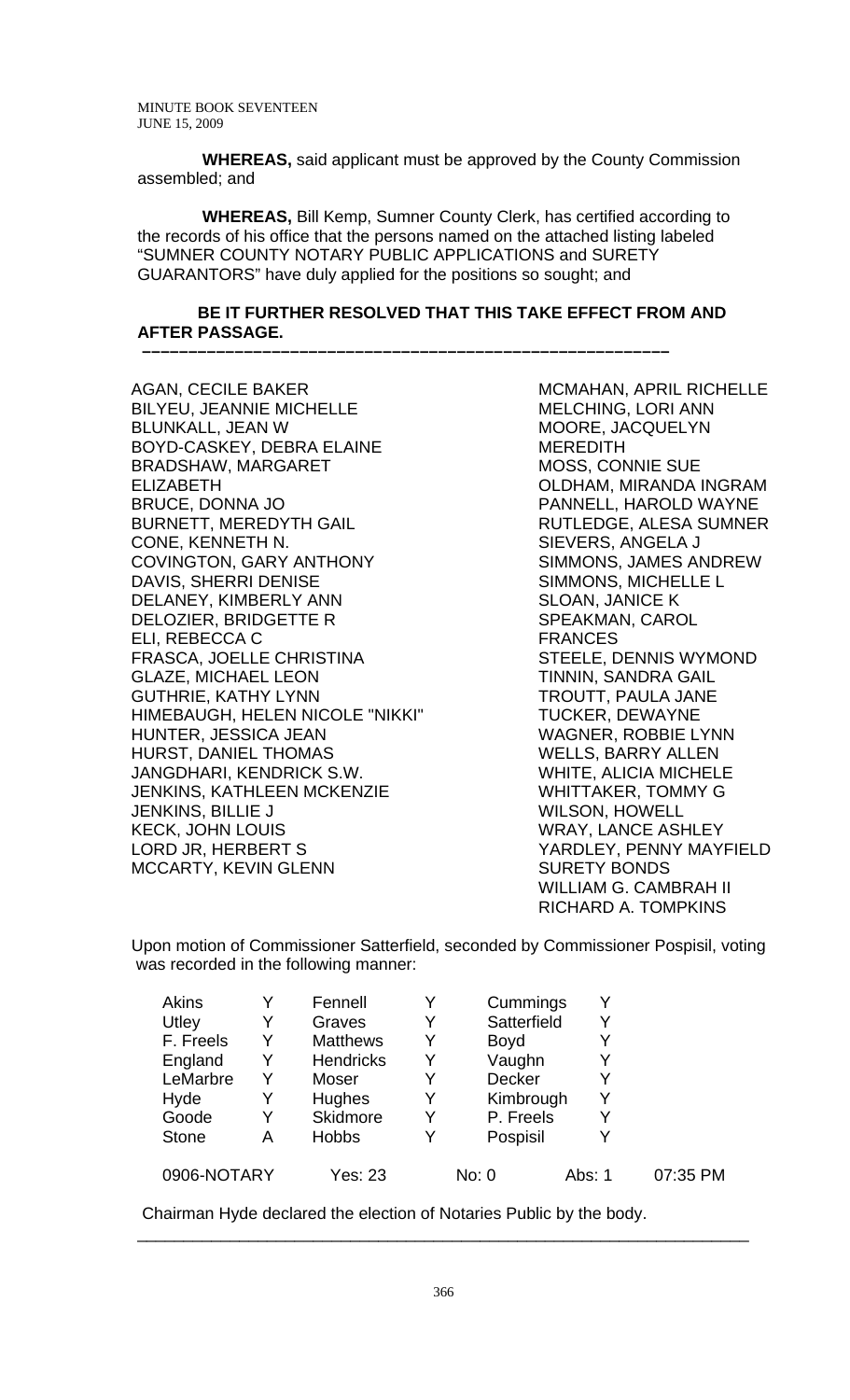# **COMMITTEE ON COMMITTEES**

Commissioner LeMarbre reported that the appointment to the Library Board was deferred by the Committee on Committees.

Commissioner LeMarbre brought forth the appointments to the Sumner Regional Airport Authority of Tim Adair to replace Robert Sudekum who passed away; and Dan Downs and Dr. Wayne Hooper to be re-appointed. Upon motion of Commissioner LeMarbre, seconded by Commissioner Fennell, the Commission approved the appointments by unanimous voice vote.

Commissioner LeMarbre brought forth the recommendation of George Carter as a replacement for Mike Williams, a former Alternate on the Zoning Board of Appeals. Upon motion of Commissioner LeMarbre, seconded by Commissioner Hughes, the Commission approved Mr. Carter to serve on the Board.

Commissioner LeMarbre brought forth the recommendation of Terry Nichols to the Board of Equalization to replace his father, Steve Nichols who resigned his position due to illness. Upon motion of Commissioner LeMarbre, seconded by Commissioner Frank Freels, the Commission approved the appointment of Mr. Terry Nichols.

Commissioner LeMarbre reported the following appointments for next month: Library Board Expiring Three-Year Term (July) of Larry Hinton; Sumner County Planning Commission appointments of Cordell Borders and Dan Downs; Public Administrator Teena Vincent, expiring three-year term.

# **HIGHWAY COMMISSION**

\_\_\_\_\_\_\_\_\_\_\_\_\_\_\_\_\_\_\_\_\_\_\_\_\_\_\_\_\_\_\_\_\_\_\_\_\_\_\_\_\_\_\_\_\_\_\_\_\_\_\_\_\_\_\_\_\_\_\_\_\_\_\_\_\_\_

There was no report from the Highway Commission.

# **EDUCATION COMMITTEE**

**\_\_\_\_\_\_\_\_\_\_\_\_\_\_\_\_\_\_\_\_\_\_\_\_\_\_\_\_\_\_\_\_\_\_\_\_\_\_\_\_\_\_\_\_\_\_\_\_\_\_\_\_\_\_\_\_\_\_\_\_\_\_\_\_\_\_** 

Commissioner Decker yielded the floor to Commissioner Goode who reported on the success of the Education and Grow Scholarship program. He said 90 Sumner County students were awarded the scholarship.

# **GENERAL OPERATIONS COMMITTEE**

**\_\_\_\_\_\_\_\_\_\_\_\_\_\_\_\_\_\_\_\_\_\_\_\_\_\_\_\_\_\_\_\_\_\_\_\_\_\_\_\_\_\_\_\_\_\_\_\_\_\_\_\_\_\_\_\_\_\_\_\_\_\_\_\_\_\_** 

Commissioner Hughes reported that the Beech Community Center demolition is underway and the new center is complete.

# **EMERGENCY SERVICES COMMITTEE**

**\_\_\_\_\_\_\_\_\_\_\_\_\_\_\_\_\_\_\_\_\_\_\_\_\_\_\_\_\_\_\_\_\_\_\_\_\_\_\_\_\_\_\_\_\_\_\_\_\_\_\_\_\_\_\_\_\_\_\_\_\_\_\_\_\_\_** 

Commissioner Vaughn reported that Emergency Service Committee action was reported under the Consent Agenda.

# **PUBLIC WORKS COMMITTEE**

**\_\_\_\_\_\_\_\_\_\_\_\_\_\_\_\_\_\_\_\_\_\_\_\_\_\_\_\_\_\_\_\_\_\_\_\_\_\_\_\_\_\_\_\_\_\_\_\_\_\_\_\_\_\_\_\_\_\_\_\_\_\_\_\_\_\_** 

Chairman Goode reported that with the County Law Director's help, the utilities installing water lines have chosen the roads where they intend to service with water.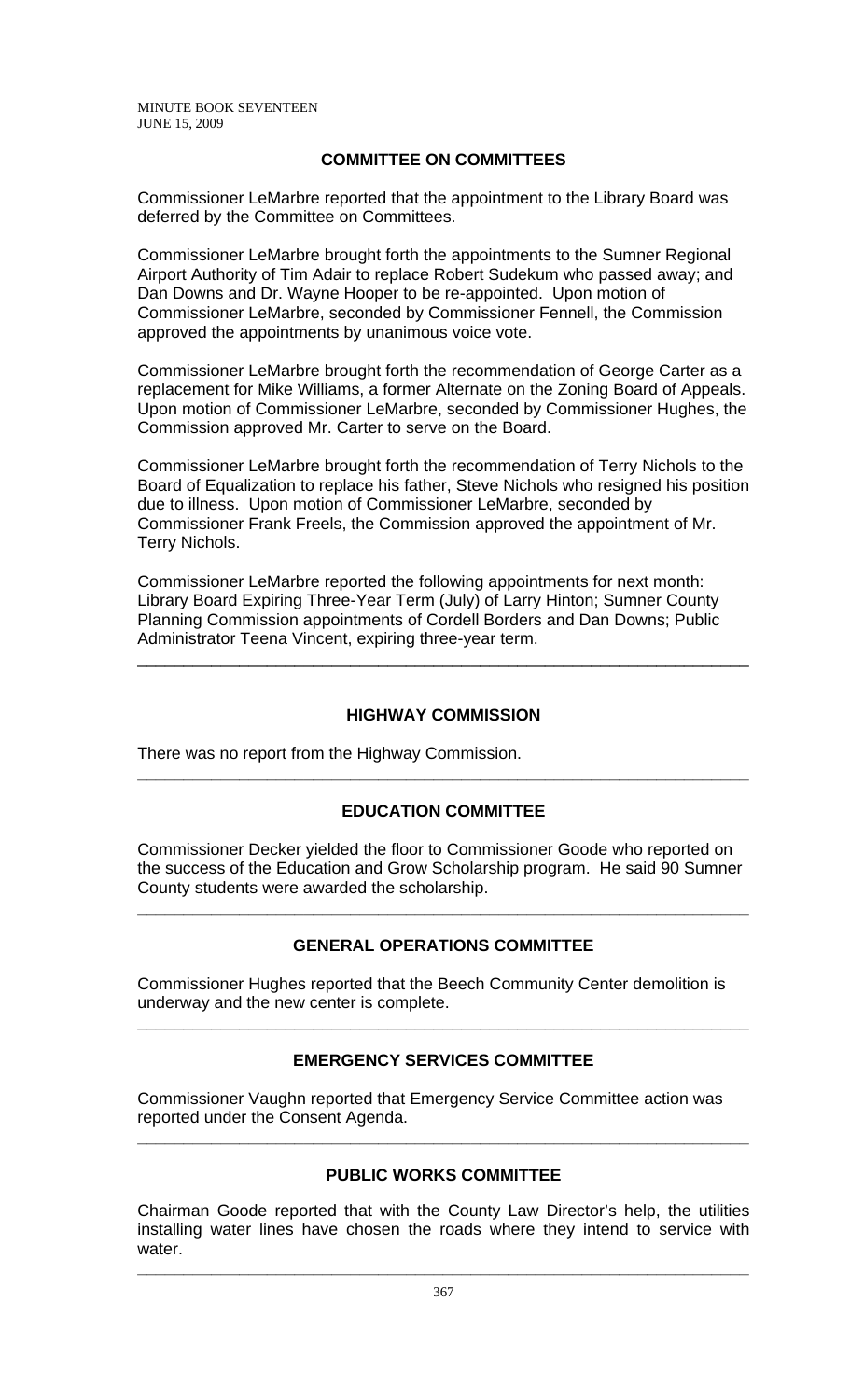### **LEGISLATIVE COMMITTEE**

 Commissioner Pospisil noted that each commissioner received a statement regarding questions about the conflicting interpretations of the County Commission's Rules and Standard Procedures.

Commissioner Pospisil introduced the following resolution and moved for approval; Commissioner Moser seconded the motion.

\_\_\_\_\_\_\_\_\_\_\_\_\_\_\_\_\_\_\_\_\_\_\_\_\_\_\_\_\_\_\_\_\_\_\_\_\_\_\_\_\_\_\_\_\_\_\_\_\_\_\_\_\_\_\_\_\_\_\_\_\_\_\_\_\_\_

## **0906-01 A RESOLUTION AFFIRMING SUMNER COUNTY'S SUPPORT OF AND PARTNERSHIP WITH THE 2010 U.S. CENSUS**

**WHEREAS,** the U.S. Census Bureau is required by the Constitution of the United States of America to conduct a count of the population and provides a historic opportunity for Sumner County to help shape the foundation of our society and play an active role in America democracy; and

**WHEREAS,** Sumner County is committed to ensuring every resident is counted; and

**WHEREAS,** more than \$300 billion per year in federal and state funding is allocated to communities, and decisions are made on matters of national and local importance based on census data, including healthcare, community development, housing, education, transportation, social services, employment, and much more; and

**WHEREAS,** census data determine how many seats each state will have in the U.S. House of Representatives as well as the redistricting of state legislatures, county and city councils, and voting districts; and

**WHEREAS,** the 2010 Census creates hundreds of thousands of jobs across the nation; and

**WHEREAS,** every Census Bureau worker takes a lifetime oath to protect confidentiality and ensure the data identifying respondents or their household not be released or shared for 72 years.

**NOW, THEREFORE, BE IT RESOLVED** by the Sumner County Board of County Commissioners that Sumner County, Tennessee, supports the goals and ideals for the 2010 Census and will disseminate 2010 Census information to promote participation and encourages its citizens to participate in events and initiatives that will raise overall awareness of the 2010 Census and increase participation among all populations.

**\_\_\_\_\_\_\_\_\_\_\_\_\_\_\_\_\_\_\_\_\_\_\_\_\_\_\_\_\_\_\_\_\_\_\_\_\_\_\_\_\_\_\_\_\_\_\_\_\_\_\_\_\_\_\_\_\_\_\_\_\_\_\_\_** 

The electronic vote was recorded in the following manner:

| <b>Akins</b> |   | Fennell          |       | Cummings    | Y        |
|--------------|---|------------------|-------|-------------|----------|
| Utley        | Y | Graves           | Y     | Satterfield | Y        |
| F. Freels    | Y | <b>Matthews</b>  | Y     | <b>Boyd</b> | Y        |
| England      | Y | <b>Hendricks</b> | Y     | Vaughn      | Y        |
| LeMarbre     | Y | Moser            | Y     | Decker      | Y        |
| Hyde         | Y | Hughes           | Y     | Kimbrough   | Y        |
| Goode        |   | <b>Skidmore</b>  | Y     | P. Freels   | Y        |
| <b>Stone</b> |   | <b>Hobbs</b>     |       | Pospisil    | Y        |
| 0906-01      |   | <b>Yes: 24</b>   | No: 0 | Abs: 0      | 07:43 PM |
|              |   |                  | 368   |             |          |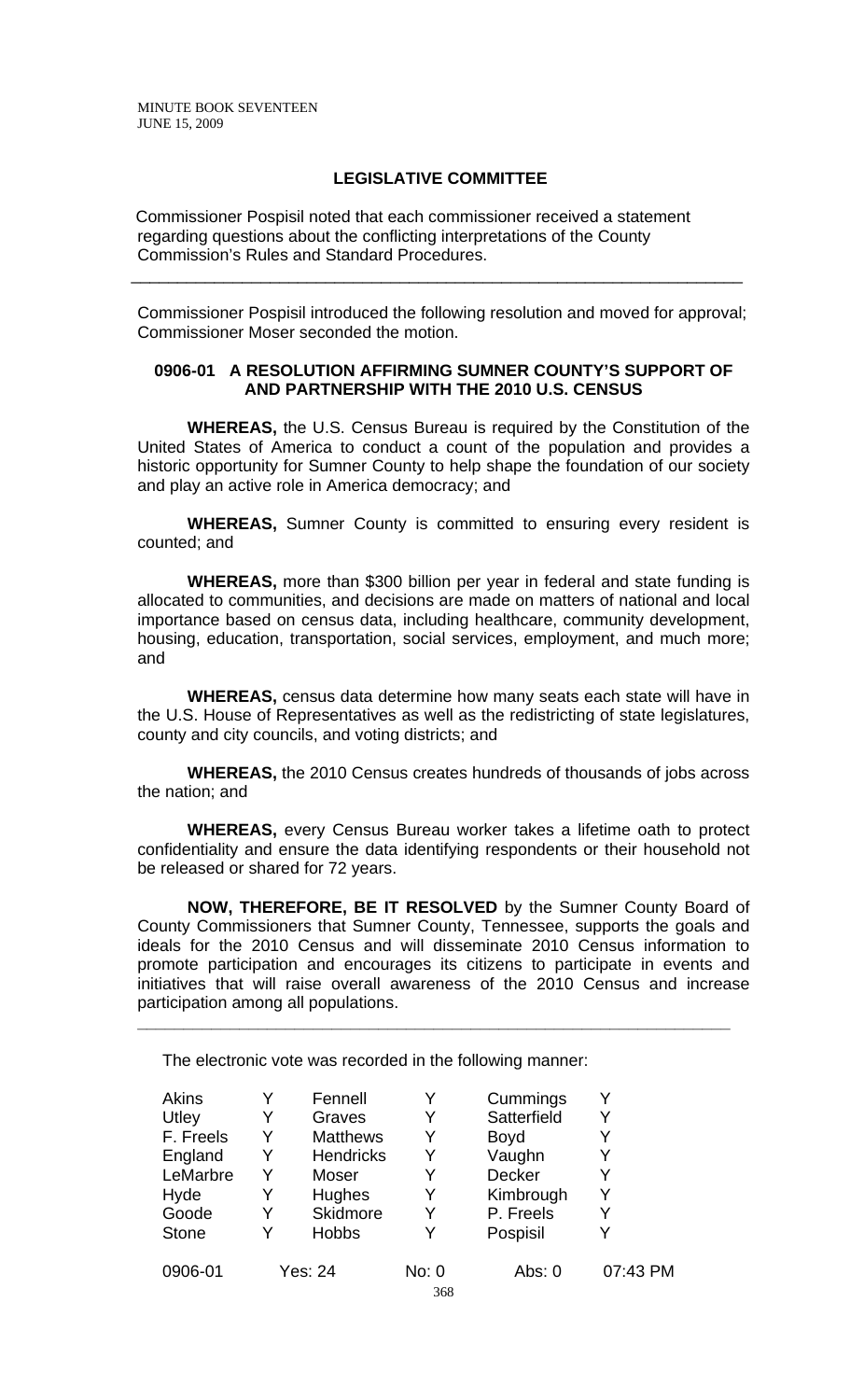Chairman Hyde declared Resolution 0906-01 approved by the body.

Commissioner Pospisil introduced the following resolution and moved for approval; Commissioner LeMarbre seconded the motion.

\_\_\_\_\_\_\_\_\_\_\_\_\_\_\_\_\_\_\_\_\_\_\_\_\_\_\_\_\_\_\_\_\_\_\_\_\_\_\_\_\_\_\_\_\_\_\_\_\_\_\_\_\_\_\_\_\_\_\_\_\_\_\_\_\_\_

### **0906-02 A RESOLUTION ENDORSING THE PLAN OF THE SUMNER COUNTY TRUSTEE TO ACCEPT PARTIAL PAYMENTS FOR SUMNER COUNTY REAL AND PERSONAL PROPERTY TAXES BEGINNING WITH THE 2009 TAX YEAR**

**WHEREAS,** it is the statutory duty of the Sumner County Trustee to collect real and personal property taxes of this county; and

**WHEREAS,** acceptance of partial payments of real and personal property taxes are allowed pursuant to T.C.A. Section 67-5-1801 beginning after October 1 of each tax year; and

**WHEREAS,** the current computer software used by the Trustee's Office is currently designed to accept more than one such payment and implementation of such a program can be done within the existing operating resources of the Trustee's office; and

**WHEREAS,** prior to the implementation of the acceptance of partial payments, the County Trustee will file a plan with the State Comptroller of the Treasury to undertake such a payment plan and with that proposal set forth a formulation to best serve the county as well as the citizens served.

**NOW, THEREFORE, BE IT RESOLVED,** by the Sumner County Board of Commissioners meeting in regular session this  $15<sup>th</sup>$  day of June, 2009, that this body does hereby acknowledge and endorse the acceptance, by the Sumner County Trustee, of partial payment(s) of real and personal property taxes beginning with the 2009 taxes pursuant to T.C.A. Section 67-5-1801.

**\_\_\_\_\_\_\_\_\_\_\_\_\_\_\_\_\_\_\_\_\_\_\_\_\_\_\_\_\_\_\_\_\_\_\_\_\_\_\_\_\_\_\_\_\_\_\_\_\_\_\_\_\_\_\_\_\_\_\_\_\_\_\_\_** 

| <b>Akins</b> |   | Fennell          | Y     | Cummings    | Y        |
|--------------|---|------------------|-------|-------------|----------|
| Utley        | Y | Graves           | Y     | Satterfield | Y        |
| F. Freels    | Y | <b>Matthews</b>  | Y     | <b>Boyd</b> | Y        |
| England      | Y | <b>Hendricks</b> | Y     | Vaughn      | Y        |
| LeMarbre     | Y | Moser            | Y     | Decker      | Y        |
| Hyde         | Y | Hughes           | Y     | Kimbrough   | Y        |
| Goode        | Y | Skidmore         | Y     | P. Freels   | Y        |
| <b>Stone</b> |   | <b>Hobbs</b>     |       | Pospisil    | Y        |
| 0906-02      |   | <b>Yes: 24</b>   | No: 0 | Abs: $0$    | 07:44 PM |

The electronic vote was recorded in the following manner:

Chairman Hyde declared the resolution approved by the body.

## **BUDGET COMMITTEE**

\_\_\_\_\_\_\_\_\_\_\_\_\_\_\_\_\_\_\_\_\_\_\_\_\_\_\_\_\_\_\_\_\_\_\_\_\_\_\_\_\_\_\_\_\_\_\_\_\_\_\_\_\_\_\_\_\_\_\_\_\_\_\_\_\_\_\_\_\_\_\_\_\_\_\_\_\_\_\_\_\_\_\_

Commissioner Moser introduced the following resolution and moved for approval; Commissioner Pospisil seconded the motion.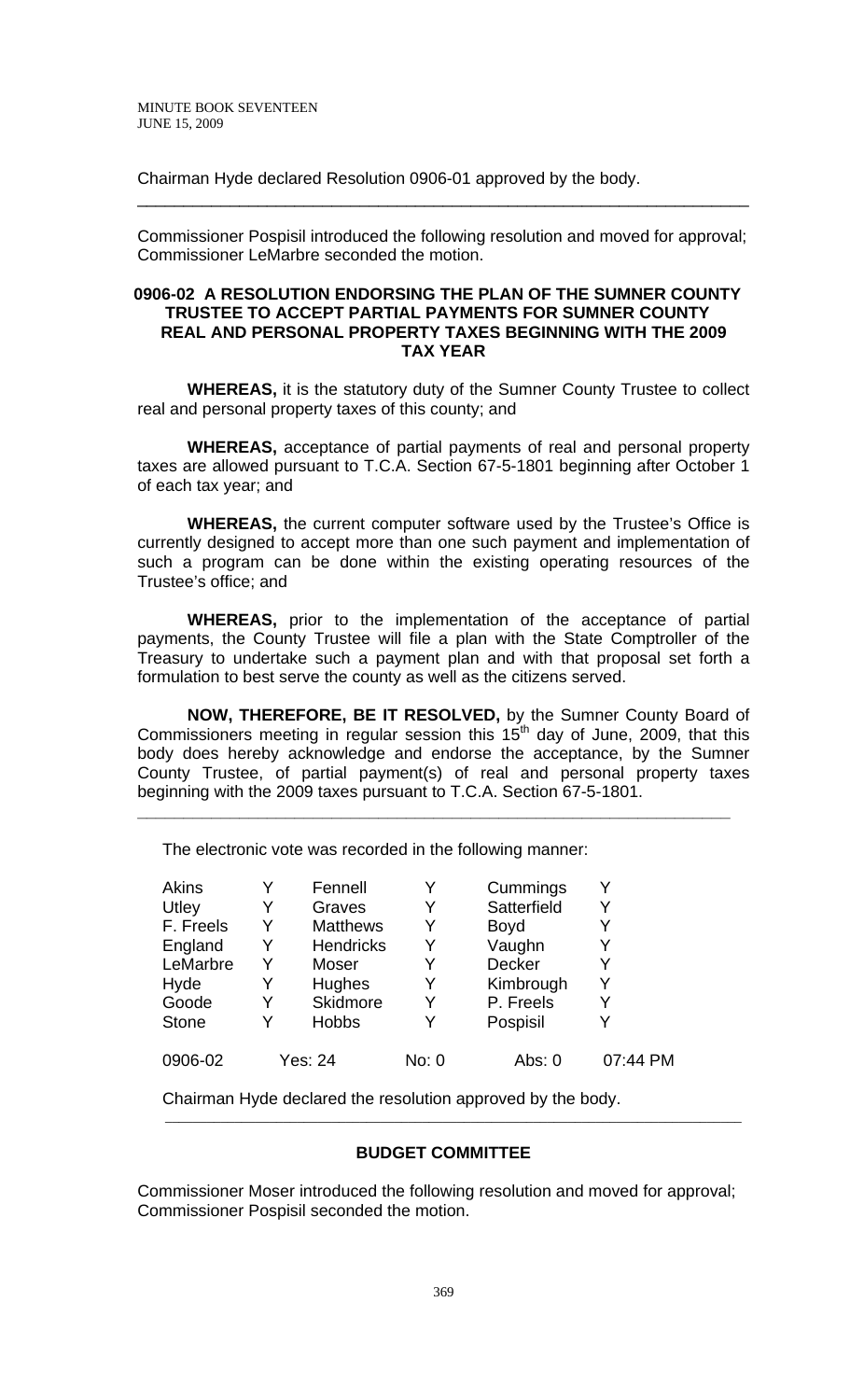#### **0906-03 A RESOLUTION APPROVING CONTINUATION BUDGETS FOR THE BOARD OF EDUCATION EFFECTIVE JULY 1, 2009, UNTIL FINAL APPROVAL OF THE FISCAL YEAR 2009-2010**

**BE IT RESOLVED** by the Sumner County Board of County Commissioners meeting in regular session on this the  $15<sup>th</sup>$  day of June, 2009, that this body does hereby approve continuation budgets (General Purpose Fund, School Federal Projects Fund, School Food Service Fund, and School Endowment Trust Fund) for the Board of Education, identical to the Fiscal Year 2008-2009 Budgets less capital expenditures, to be effective July 1, 2009, and continuing until such time as this body shall approve the Fiscal Year 2009-2010 Budget.

**\_\_\_\_\_\_\_\_\_\_\_\_\_\_\_\_\_\_\_\_\_\_\_\_\_\_\_\_\_\_\_\_\_\_\_\_\_\_\_\_\_\_\_\_\_\_\_\_\_\_\_\_\_\_\_\_\_\_\_\_\_\_\_\_** 

The electronic vote was recorded in the following manner:

| Akins            |   | Fennell        |       | Utley        |          |
|------------------|---|----------------|-------|--------------|----------|
| Graves           | Y | Satterfield    | Y     | F. Freels    | Y        |
| <b>Matthews</b>  | Y | <b>Boyd</b>    | Y     | England      | Y        |
| <b>Hendricks</b> | Y | Vaughn         | Y     | LeMarbre     | Y        |
| Moser            |   | Decker         | Y     | Hyde         | Y        |
| <b>Hughes</b>    | Y | Kimbrough      | Y     | Goode        | Y        |
| <b>Skidmore</b>  | Y | P. Freels      | Y     | <b>Stone</b> |          |
| <b>Hobbs</b>     | Y | Pospisil       | Y     |              |          |
| 0906-03          |   | <b>Yes: 23</b> | No: 0 | Abs: 0       | 07:46 PM |

Chairman Hyde declared the resolution approved by the body.

Commissioner Moser introduced the following resolution and moved for approval; Commissioner Pospisil seconded the motion.

\_\_\_\_\_\_\_\_\_\_\_\_\_\_\_\_\_\_\_\_\_\_\_\_\_\_\_\_\_\_\_\_\_\_\_\_\_\_\_\_\_\_\_\_\_\_\_\_\_\_\_\_\_\_\_\_\_\_\_\_\_\_\_

### **0906-04 A RESOLUTION APPROVING A CONTINUATION BUDGET EFFECTIVE JULY 1, 2009 UNTIL FINAL APPROVAL OF THE FISCAL YEAR 2009-2010 BUDGET**

**WHEREAS,** the Assessor of Property recently completed a reappraisal of the value of all real and personal property parcels in the county; and

**WHEREAS,** several years of development and growth merged with present economic conditions have produced many appeals of the new and reappraised values of these parcels thereby creating a large demand for review of property valuations; and

**WHEREAS,** until the appeal process is completed, a new tax rate, based upon the values from reappraisal cannot be set; and without this valuation, estimated revenue numbers cannot be finalized, thereby limiting the ability of this body to create accurate budget estimation for the 2009-2010 fiscal year.

**THEREFORE BE IT RESOLVED** by the Sumner County Board of County Commissioners meeting in regular session on this the 15th day of June, 2009, that this body hereby approves a continuation budget, identical to the Fiscal Year 2008- 2009 Budget, less capital outlay as well as the changes set forth as part of exhibit A and incorporated into the document.

**BE IT FURTHER RESOLVED** that this continuation budget, with the changes so included, shall be effective July 1, 2009 and continuing until such time as this body shall approve the Fiscal Year 2009-2010 Budget.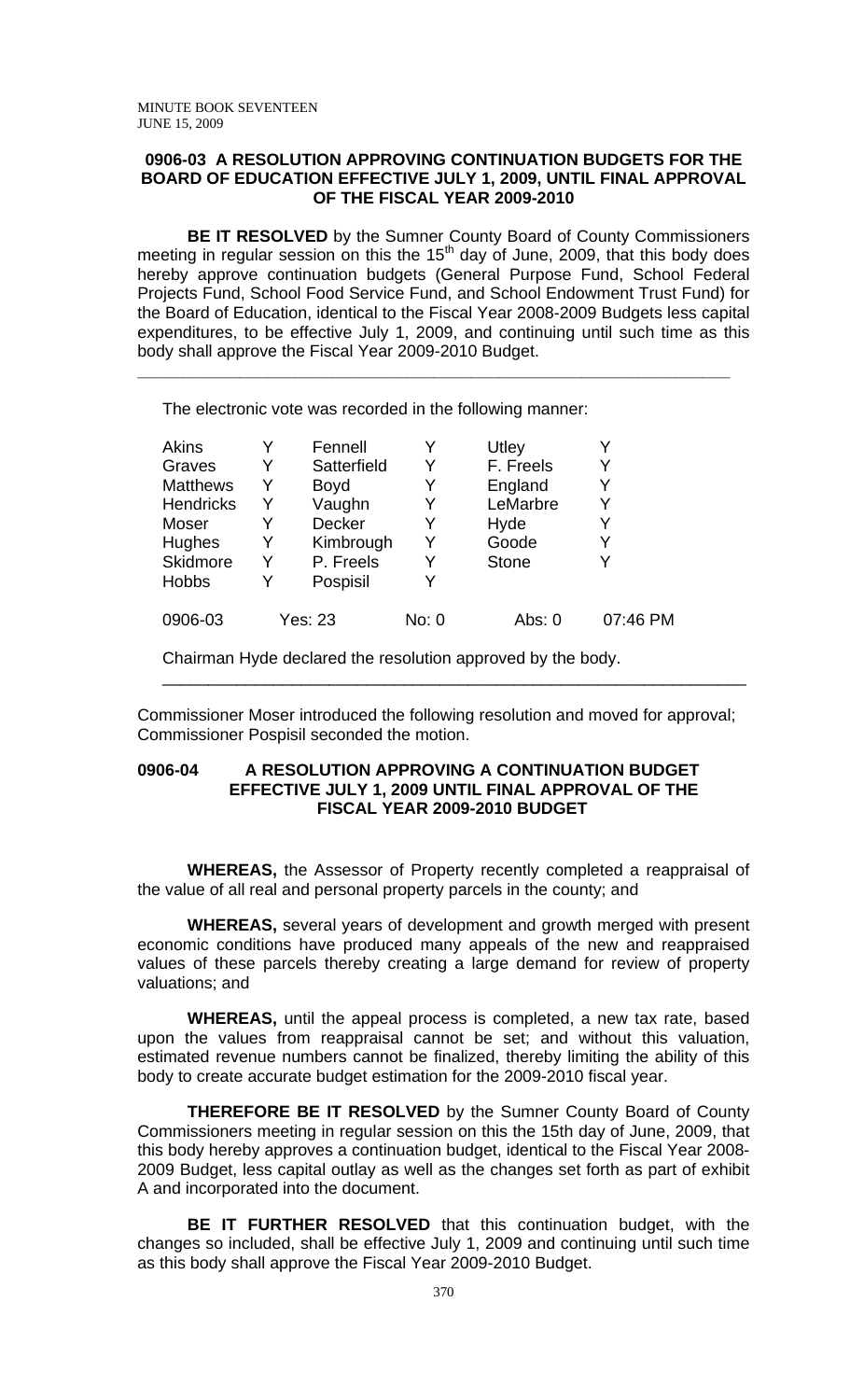**BE IT FURTHER RESOLVED** that any resolutions in conflict or contrary to this resolution shall be overturned and replaced by these terms and conditions of this resolution.

Commissioner Moser reported that the County General Fund is out of balance by \$4.3 million with the Budget Committee making approximately \$1 million in cuts which are reflected in the Continuation Budget.

**\_\_\_\_\_\_\_\_\_\_\_\_\_\_\_\_\_\_\_\_\_\_\_\_\_\_\_\_\_\_\_\_\_\_\_\_\_\_\_\_\_\_\_\_\_\_\_\_\_\_\_\_\_\_\_\_\_\_\_\_\_\_\_\_** 

Commissioner Stone moved, seconded by Commissioner Frank Freels, to amend the resolution to combine the Planning Department, Building Codes Department, the Environmental Office and the Engineering Department into one department called the Construction and Development Department with a budget of \$745,303.00.

Commissioner Pospisil moved, seconded by Commissioner Fennell, to suspend the rules and allow Planning Director Mike Moulton to speak. The motion carried by voice vote of the body.

Mr. Moulton spoke in favor of keeping his department and allowing others to speak in regard to the elimination of departments and personnel.

Commissioner Skidmore moved, seconded by Commissioner Hendricks, to suspend the rules to allow those to speak who have not spoken on this matter.

Commissioner Goode moved, seconded by Commissioner Kimbrough, to amend the motion to include in suspension of the rules, the departments heads being allowed to speak.

The electronic vote was recorded in the following manner:

|              |   | Suspend the rules to include hearing from Department Heads |       |             |          |
|--------------|---|------------------------------------------------------------|-------|-------------|----------|
| Akins        |   | Fennell                                                    |       | Cummings    | N        |
| Utley        |   | Graves                                                     |       | Satterfield |          |
| F. Freels    | N | <b>Matthews</b>                                            | Y     | <b>Boyd</b> |          |
| England      | Y | <b>Hendricks</b>                                           | Y     | Vaughn      |          |
| LeMarbre     | Y | Moser                                                      | Y     | Decker      | Y        |
| Hyde         | Y | Hughes                                                     | Y     | Kimbrough   |          |
| Goode        | Y | Skidmore                                                   | Y     | P. Freels   | N        |
| <b>Stone</b> | N | <b>Hobbs</b>                                               | Y     | Pospisil    | N        |
| AMENDMENT    |   | Yes: 19                                                    | No: 5 | Abs: $0$    | 08:05 PM |

Chairman Hyde declared the amendment approved by the body.

The electronic vote on the motion as amended was recorded in the following manner:

|  |  |  |  | Suspend rules to hear public comments on budget amendment |
|--|--|--|--|-----------------------------------------------------------|
|  |  |  |  |                                                           |

|   |                  |         |               | N        |
|---|------------------|---------|---------------|----------|
|   | Graves           |         | Satterfield   | Y        |
| N | <b>Matthews</b>  | Y       | <b>Boyd</b>   | Y        |
| Y | <b>Hendricks</b> | Y       | Vaughn        | Y        |
| Y | Moser            |         | <b>Decker</b> | Y        |
|   | <b>Hughes</b>    | Y       | Kimbrough     | Y        |
| V | Skidmore         | Y       | P. Freels     | N        |
| N | <b>Hobbs</b>     |         | Pospisil      |          |
|   |                  | Fennell |               | Cummings |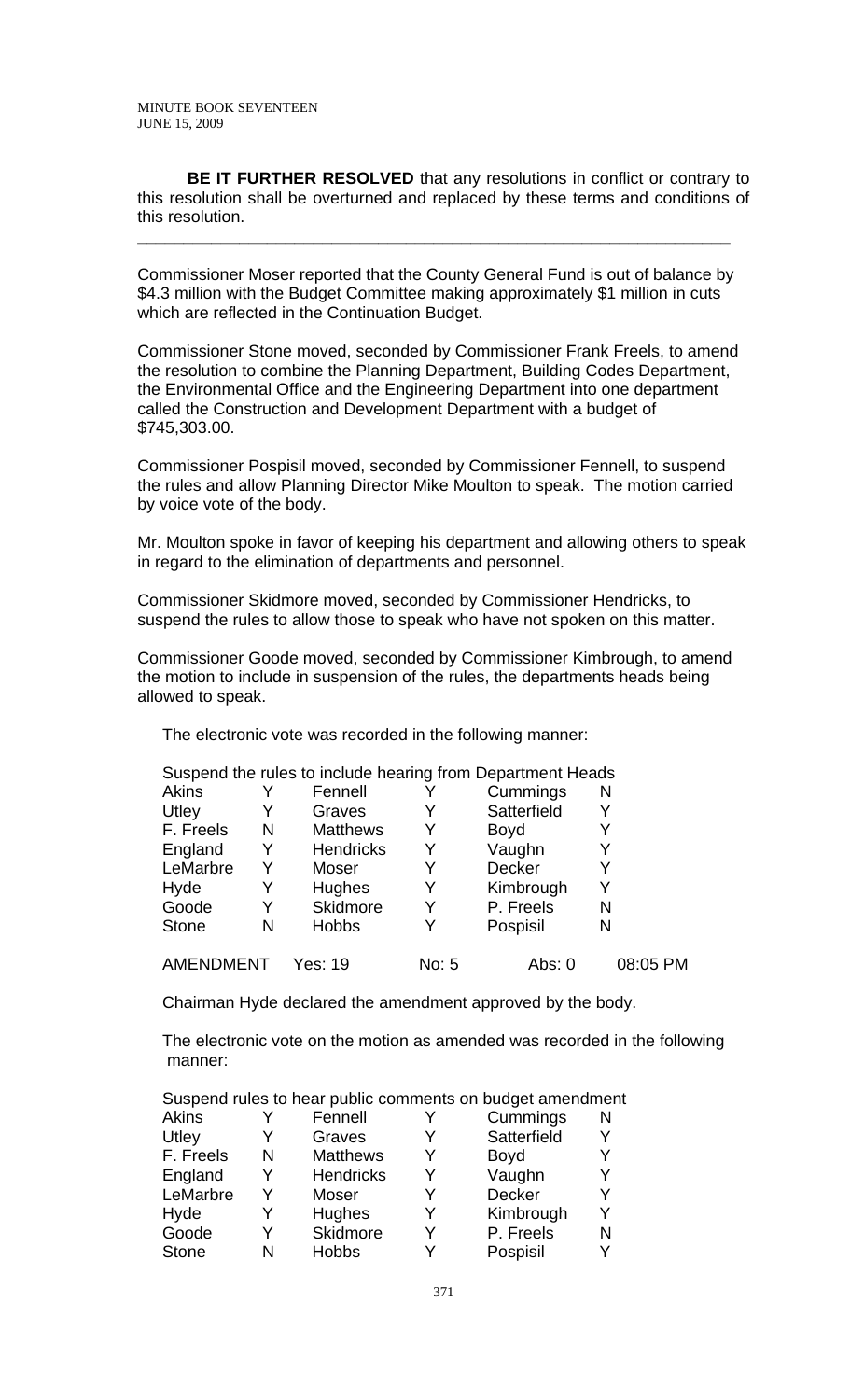| <b>PUBLIC</b><br>08:06 PM<br>Yes: 20<br>No: $4$<br>Abs: $0$ |  |
|-------------------------------------------------------------|--|
|-------------------------------------------------------------|--|

 Chairman Hyde declared the motion as amended to suspend the rules approved by the body.

 Phillip Hight of 217 Harsh Lane in Castalian Springs spoke in regard to his job performance over the past four years as Sumner County Zoning Inspector. He implored the Commission not to eliminate his job.

 Nick Strong, County Engineer, of 640 Coles Ferry Road spoke against budget cuts that are dealing with employee's livelihoods in his department. Mr. Strong said there was much work to do on the Storm Water Drainage project and commended his employees for doing good jobs. He said he believes the County needs an Engineer to protect the County and its citizens.

 Howell Wilson of 3561 Fern Valley Road in White House voiced his support for maintaining the Planning and Zoning Department. He cited several instances where this department had cleaned up the County.

Chairman Hyde asked those in the audience to stand who were in favor of not cutting the County Engineer.

 Upon motion of Commissioner Satterfield, seconded by Commissioner Goode, the Commission voted unanimously to suspend the rules to allow Building Commissioner, Gary Hammock, to speak. Mr. Hammock entertained questions from the Commission. He stated that four jobs would be eliminated.

Commissioner Hughes moved, seconded by Commissioner Satterfield, to amend Mr. Stone's amendment to combine the three departments, with Mr. Hammock to provide a draft budget and proposal stating what the new department's needs would be.

The electronic vote was recorded in the following manner:

|              |   |                  | ັ      |             |          |
|--------------|---|------------------|--------|-------------|----------|
| Akins        |   | Fennell          | N      | Cummings    | N        |
| Utley        |   | Graves           | N      | Satterfield | Α        |
| F. Freels    | N | <b>Matthews</b>  | Y      | <b>Boyd</b> | N        |
| England      | N | <b>Hendricks</b> | N      | Vaughn      | Y        |
| LeMarbre     | N | Moser            | N      | Decker      | N        |
| Hyde         | N | <b>Hughes</b>    | Y      | Kimbrough   | N        |
| Goode        | N | Skidmore         | N      | P. Freels   | N        |
| <b>Stone</b> | N | <b>Hobbs</b>     | N      | Pospisil    | N        |
| 0906-04.2    |   | Yes: 5           | No: 18 | Abs: 1      | 08:28 PM |

Allow Building Commissioner budget organization

Chairman Hyde declared the resolution failed to pass.

Commissioner Goode moved, seconded by Commissioner Fennell, to refer Mr. Stone's amendment to the Budget Committee.

The electronic vote was recorded in the following manner:

Refer budget amendment to Budget Committee

| <b>Akins</b>     | N | Fennell     | v | Cummings    | N |
|------------------|---|-------------|---|-------------|---|
| Utley            | N | Graves      | v | Satterfield |   |
| <b>Matthews</b>  |   | <b>Boyd</b> | v | England     |   |
| <b>Hendricks</b> |   | Vaughn      | v | LeMarbre    |   |
|                  |   |             |   |             |   |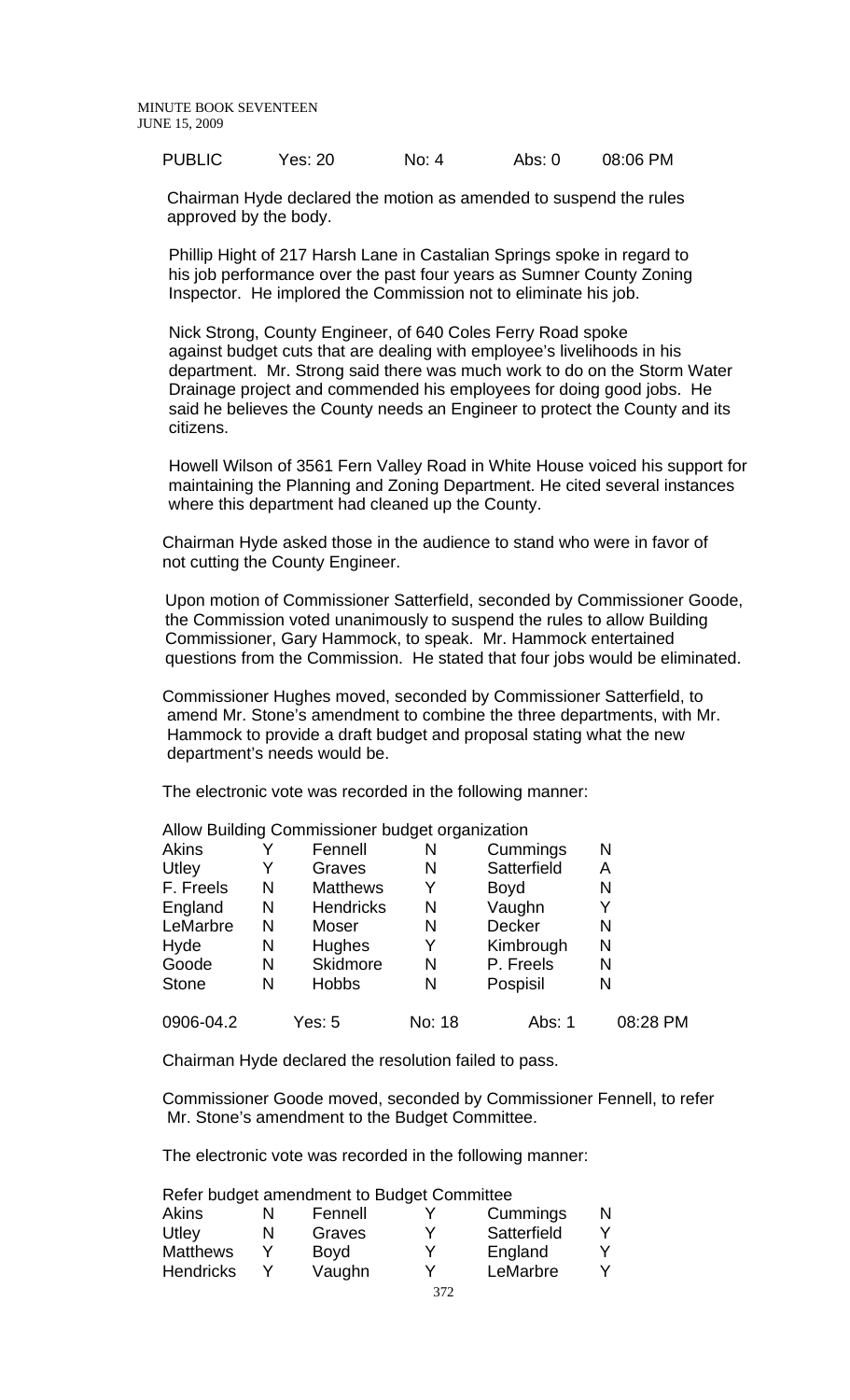| Moser<br><b>Hughes</b><br>Skidmore | Decker<br>Kimbrough<br>P. Freels |       | Hyde<br>Goode<br><b>Stone</b> | N        |
|------------------------------------|----------------------------------|-------|-------------------------------|----------|
| <b>Hobbs</b><br>0906-04.3          | Pospisil<br>Yes: 15              | No: 7 | Abs: 1                        | 08:37 PM |

Chairman Hyde declared the motion to refer approved by the body.

The electronic vote on the main motion was recorded in the following manner:

| <b>Akins</b> | N | Fennell          | Y     | Cummings    | N        |
|--------------|---|------------------|-------|-------------|----------|
| Utley        | Y | Graves           | Y     | Satterfield | A        |
| F. Freels    | N | <b>Matthews</b>  | Y     | <b>Boyd</b> | Y        |
| England      | Y | <b>Hendricks</b> | N     | Vaughn      | Y        |
| LeMarbre     | Y | Moser            | Y     | Decker      | Y        |
| Hyde         | Y | <b>Hughes</b>    | Y     | Kimbrough   | Y        |
| Goode        | Y | Skidmore         | N     | P. Freels   | N        |
| <b>Stone</b> | N | <b>Hobbs</b>     | N     | Pospisil    | Y        |
| 0906-04      |   | <b>Yes: 15</b>   | No: 8 | Abs: 1      | 08:39 PM |

Chairman Hyde declared the resolution approved by the body.

Commissioner Moser introduced the following resolution and moved for approval; Commissioner Pospisil seconded the motion.

\_\_\_\_\_\_\_\_\_\_\_\_\_\_\_\_\_\_\_\_\_\_\_\_\_\_\_\_\_\_\_\_\_\_\_\_\_\_\_\_\_\_\_\_\_\_\_\_\_\_\_\_\_\_\_\_\_\_\_\_\_\_\_

### **0906-05 A RESOLUTION TO CONCLUDE THE OPERATIONS OF THE HUMAN RESOURCES THE ARCHIVES DEPARTMENTS AND REASSIGNING CERTAIN DUTIES, RESPONSIBILITIES AND STAFF TO VARIOUS OFFICES AND DEPARTMENTS**

**WHEREAS,** in these tough economic times, this body, its offices and departments must organize services in more financially viable ways and thereby must look to more efficient organization and operations; and

**WHEREAS,** in an effort to still meet the needs of our citizens yet look at the most cost effective way to handle these requirements and needs, this body must lessen the financial impact by coordinating services and responsibilities.

**THEREFORE, BE IT RESOLVED** by the Sumner County Board of County Commissioners meeting in regular session on this the  $15<sup>th</sup>$  day of June, 2009 that this body does hereby undertake the following action in an effort to more efficiently use county resources:

The **SUMNER COUNTY HUMAN RESOURCES OFFICE**, as an independent office shall be end at midnight, June 30, 2009.

Responsibilities of this office shall be assigned as follows:

- Acceptance of all insurance issues and employee benefits shall be assigned to the Finance Office.
- Agenda preparation, support, taking minutes, attendance at meetings and member notification for the Self Insurance Joint Board as well as the Employee Benefits Board shall be assigned to the Finance Office. Any other duties, not specifically listed relating to employee benefits or applications shall be assigned to the Finance Office.
- The Insurance Clerk overseeing all employee benefits and insurance shall be reassigned to the Finance Office.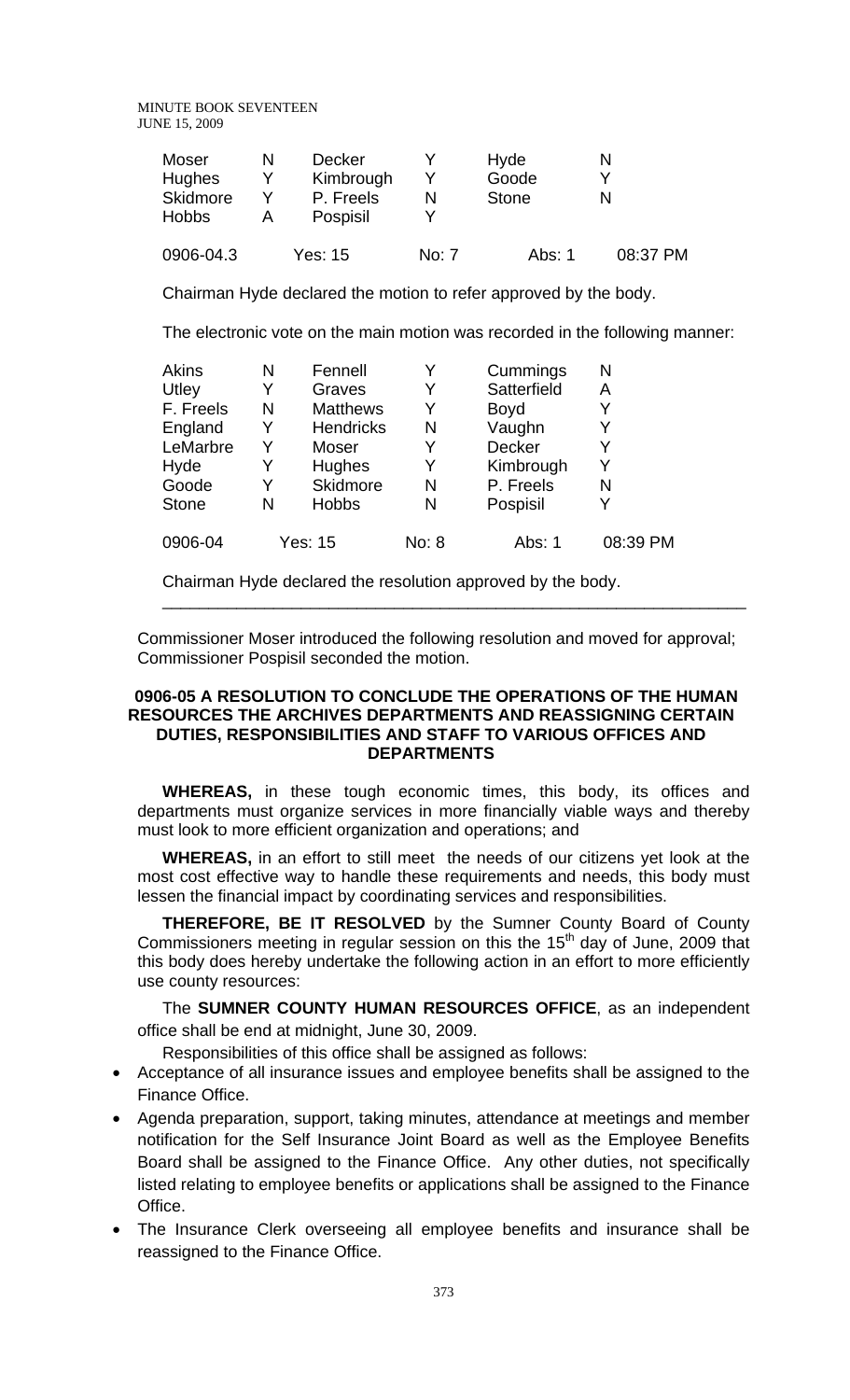- Acceptance of applications and resumes' shall be assigned to the Office of the County Executive.
- Employment of the Human Resources Director shall end June 30, 2009.

The **SUMNER COUNTY ARCHIVES,** as an independent office shall be end at midnight, June 30, 2009.

- Oversight of the office shall be assigned to the Office of the County Executive.
- All Archives duties and responsibilities shall be overseen by the archives clerk who shall report to the County Executive.
- Employment of the Archives Director shall end July 31, 2009.

**BE IT FURTHER RESOLVED** that the budget transfers and appropriations to address these changes are set forth in Exhibit A of the continuation budget resolution passed by this body.

**BE IT FURTHER RESOLVED** that is resolution shall overrule and rescind any resolution; policy; practice or rule opposite to or in conflict with this resolution and resolutions in conflict or contrary to this resolution shall be overturned and replaced by these terms and conditions of this resolution.

**BE IT FURTHER RESOLVED** that in the event any portion or part of this resolution is deemed to be illegal or unconstitutional, that part shall be removed and the remaining portions or parts of the resolution shall remain in full force and effect.

**\_\_\_\_\_\_\_\_\_\_\_\_\_\_\_\_\_\_\_\_\_\_\_\_\_\_\_\_\_\_\_\_\_\_\_\_\_\_\_\_\_\_\_\_\_\_\_\_\_\_\_\_\_\_\_\_\_\_\_\_\_\_\_\_** 

| <b>Akins</b>    | Y       | Cummings     | A     | Utley        |          |
|-----------------|---------|--------------|-------|--------------|----------|
| Graves          | Y       | Satterfield  | N     | F. Freels    |          |
| <b>Matthews</b> | N       | <b>Boyd</b>  | N     | England      | Y        |
| Vaughn          | Y       | LeMarbre     | N     | <b>Moser</b> |          |
| <b>Decker</b>   | Y       | Hyde         | Y     | Hughes       | Y        |
| Kimbrough       |         | Goode        | Α     | P. Freels    | N        |
| <b>Stone</b>    |         | <b>Hobbs</b> | Y     | Pospisil     |          |
| 0906-05         | Yes: 14 |              | No: 5 | Abs: 2       | 08:41 PM |

The electronic vote was recorded in the following manner:

Chairman Hyde declared the resolution approved by the body.

Commissioner Moser introduced the following resolution and moved for approval; Commissioner Goode seconded the motion.

### **0906-08 A RESOLUTION APPROPRIATING FUNDS FOR THE OFFICE OF THE COUNTY EXECUTIVE/CAPITAL OUTLAY**

**BE IT RESOLVED** by the Sumner County Board of County Commissioners meeting in regular session on this the 15th day of June, 2009, that this body approves the necessary appropriations and/or transfers of funds for the Office of the County Executive as follows:

| To/From | Account No.   | <b>Title of Account</b>          | Amount       |
|---------|---------------|----------------------------------|--------------|
| From    | 171-39000     | <b>Undesignated Fund Balance</b> | \$5,000.00   |
| To      | 171-91150-724 | <b>Station Camp Greenway</b>     | \$5,000.00   |
| From    | 171-39000     | <b>Undesignated Fund Balance</b> | \$142,203.72 |
| To      | 171-91150-724 | <b>Station Camp Greenway</b>     | \$142,203.72 |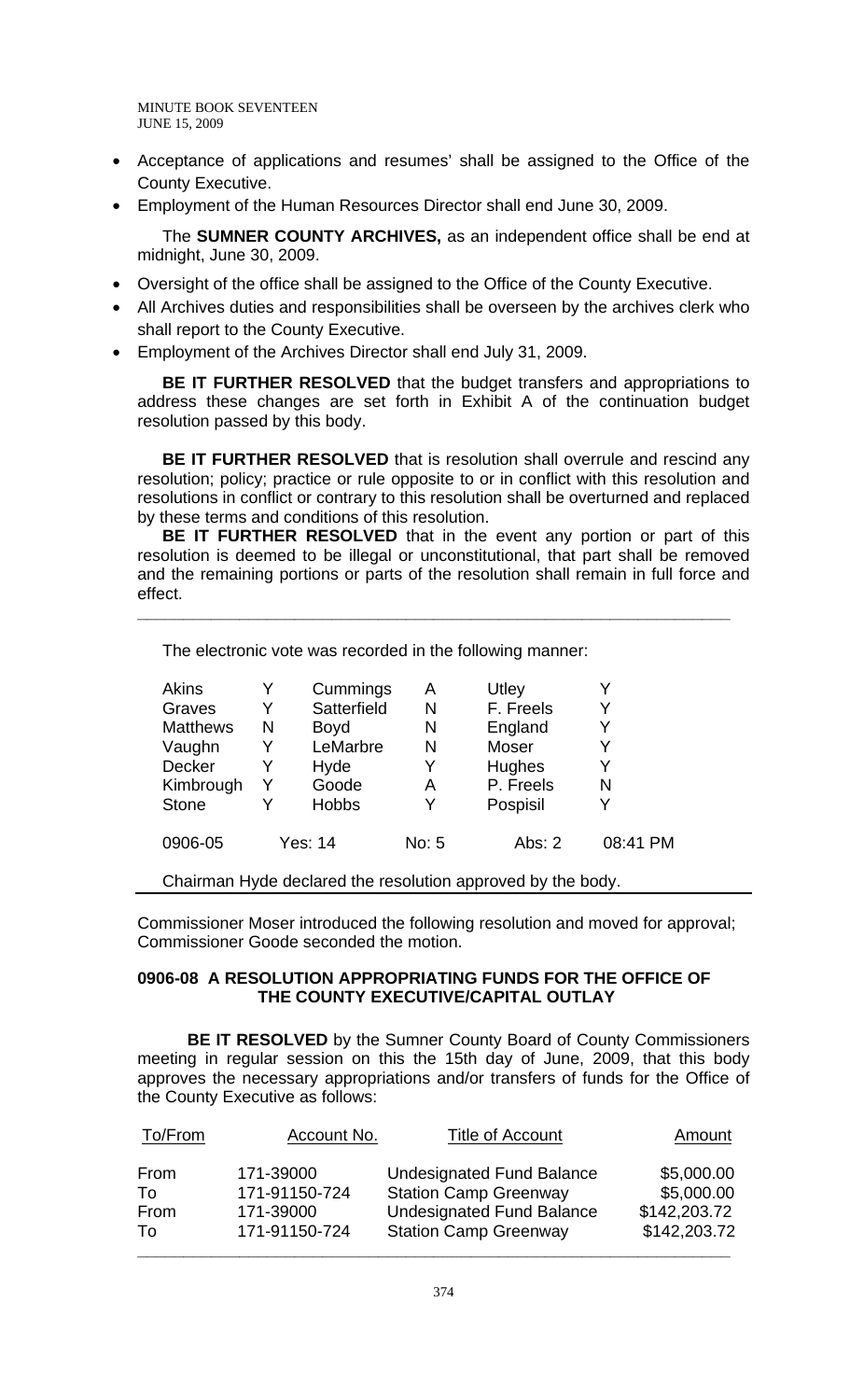Chairman Hyde recognized Director of Finance David Lawing who stated that the funds were received from a grant and are not coming from the County General Reserve Fund.

The electronic vote was recorded in the following manner:

| <b>Akins</b>     |   | Cummings       | Y     | Utley        |          |
|------------------|---|----------------|-------|--------------|----------|
| Graves           | Y | Satterfield    | Y     | F. Freels    | Y        |
| <b>Matthews</b>  | Y | <b>Boyd</b>    | Y     | England      | Y        |
| <b>Hendricks</b> | Y | Vaughn         | Y     | LeMarbre     | Y        |
| Moser            |   | <b>Decker</b>  | Y     | Hyde         | Y        |
| <b>Hughes</b>    | Y | Kimbrough      | Y     | Goode        | Y        |
| <b>Skidmore</b>  | Y | P. Freels      | Y     | <b>Stone</b> | Y        |
| <b>Hobbs</b>     |   | Pospisil       |       |              |          |
| 0906-08          |   | <b>Yes: 23</b> | No: 0 | Abs: 0       | 08:48 PM |

Chairman Hyde declared the resolution approved by the body.

# **CONSENT AGENDA**

\_\_\_\_\_\_\_\_\_\_\_\_\_\_\_\_\_\_\_\_\_\_\_\_\_\_\_\_\_\_\_\_\_\_\_\_\_\_\_\_\_\_\_\_\_\_\_\_\_\_\_\_\_\_\_\_\_\_\_\_\_\_

Commissioner Moser introduced the following resolution and moved for approval; Commissioner Goode seconded the motion.

# **0906-06 A RESOLUTION APPROPRIATING \$4,185.83 FROM OCTOBER 2007 BOND FOR ENGINEERING FEES FOR PORTLAND MIDDLE SCHOOL HOT WATER HEATER UPGRADE**

**BE IT RESOLVED** by the Sumner County Board of County Commissioners meeting in regular session on this the 15<sup>th</sup> day of June, 2009, that this body hereby appropriates \$4,185.83 from October 2007 Bond for Engineering Fees for Portland Middle School hot water heater upgrade.

**\_\_\_\_\_\_\_\_\_\_\_\_\_\_\_\_\_\_\_\_\_\_\_\_\_\_\_\_\_\_\_\_\_\_\_\_\_\_\_\_\_\_\_\_\_\_\_\_\_\_\_\_\_\_\_\_\_\_\_\_\_\_\_\_** 

# **0906-07 A RESOLUTION APPROPRIATING \$9,257.80 TO THE BUDGET OF THE SHERIFF FROM THE GASOLINE FUNDS TO MEDICAL SERVICES**

**BE IT RESOLVED** by the Sumner County Board of County Commissioners meeting in regular session on this the 15<sup>th</sup> day of June, 2009, that this body hereby appropriates \$9,257.80 to the Budget of the Sheriff from the Sheriff's Office Gasoline Funds to Jail Medical Services as shown on the attached schedule: \_\_\_\_\_\_\_\_\_\_\_\_\_\_\_\_\_\_\_\_\_\_\_\_\_\_\_\_\_\_\_\_\_\_\_\_\_\_\_\_\_\_\_\_\_\_\_\_\_\_\_\_\_\_\_\_\_\_\_\_\_\_\_\_

### **0906-09 A RESOLUTION APPROVING THE FISCAL YEAR 2008-2009 SUMNER COUNTY BOARD OF EDUCATION GENERAL PURPOSE SCHOOL FUND BUDGET AMENDMENTS AND APPROPRIATING AND/OR TRANSFERRING SUCH FUNDS AS REQUIRED**

**BE IT RESOLVED** by the Sumner County Board of County Commissioners meeting in regular session on this the 15<sup>th</sup> day of June, 2009 that this body hereby approves the 2008-2009 Sumner County Board of Education General Purpose School Fund Budget Amendments and appropriates and/or transfers such funds among the various accounts as shown on the attached schedules which are hereby incorporated as a part of this resolution.

**\_\_\_\_\_\_\_\_\_\_\_\_\_\_\_\_\_\_\_\_\_\_\_\_\_\_\_\_\_\_\_\_\_\_\_\_\_\_\_\_\_\_\_\_\_\_\_\_\_\_\_\_\_\_\_\_\_\_\_\_\_\_\_\_**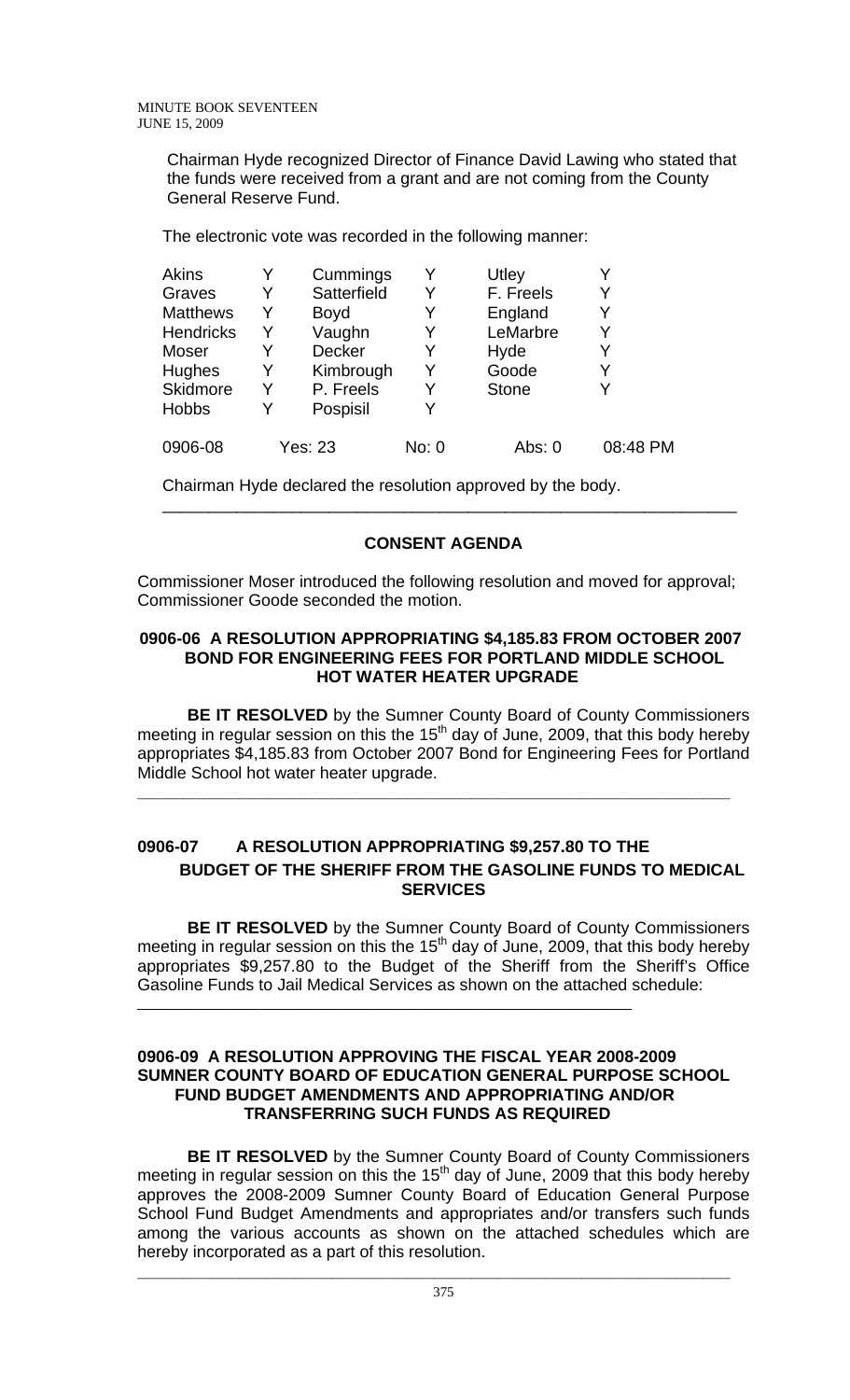### **0906-10 A RESOLUTION APPROVING THE FISCAL YEAR 2008-2009 SUMNER COUNTY BOARD OF EDUCATION FEDERAL PROJECTS BUDGET AMENDMENTS AND APPROPRIATING AND/OR TRANSFERRING SUCH FUNDS AS REQUIRED**

**BE IT RESOLVED** by the Sumner County Board of County Commissioners meeting in regular session on this the  $15<sup>th</sup>$  day of June, 2009 that this body hereby approves the 2008-2009 Sumner County Board Federal Projects Budget Amendments and appropriates and/or transfers such funds among the various accounts as shown on the attached schedule which is hereby incorporated as a part of this resolution.

### **0906-11 A RESOLUTION APPROPRIATING \$500,000.00 FOR COUNTY EXECUTIVE (THDA HOME PROGRAM) FROM OTHER FEDERAL REVENUE AS PASS-THROUGH FUNDS FROM THE STATE TO PUBLIC HEALTH AND WELFARE CONSTRUCTION AND OTHER CONTRACTED SERVICES**

**\_\_\_\_\_\_\_\_\_\_\_\_\_\_\_\_\_\_\_\_\_\_\_\_\_\_\_\_\_\_\_\_\_\_\_\_\_\_\_\_\_\_\_\_\_\_\_\_\_\_\_\_\_\_\_\_\_\_\_\_\_\_\_\_** 

**BE IT RESOLVED** by the Sumner County Board of County Commissioners meeting in regular session on this the  $15<sup>th</sup>$  day of June, 2009, that this body hereby appropriates \$500,000.00 for County Executive (THDA Home Program) from other Federal Revenue as pass-through funds from the State to Public Health and Welfare Construction and other Contracted Services as shown on the attached schedule.

**\_\_\_\_\_\_\_\_\_\_\_\_\_\_\_\_\_\_\_\_\_\_\_\_\_\_\_\_\_\_\_\_\_\_\_\_\_\_\_\_\_\_\_\_\_\_\_\_\_\_\_\_\_\_\_\_\_\_\_\_\_\_\_\_** 

#### **0906-12 A RESOLUTION APPROPRIATING \$24,383.80 FROM GALLATIN PUBLIC LIBRARY RESERVE ACCOUNT TO OTHER ACCOUNTS**

**BE IT RESOLVED** by the Sumner County Board of County Commissioners meeting in regular session on this the  $15<sup>th</sup>$  day of June, 2009, that this body hereby appropriates \$24,383.80 from Gallatin Public Library Reserve Account to other Accounts as shown on the attached schedule.

\_\_\_\_\_\_\_\_\_\_\_\_\_\_\_\_\_\_\_\_\_\_\_\_\_\_\_\_\_\_\_\_\_\_\_\_\_\_\_\_\_\_\_\_\_\_\_\_\_\_\_\_\_\_\_\_\_\_\_\_\_\_\_\_\_\_\_\_\_\_\_\_\_\_\_\_\_\_\_

### **0906-13 A RESOLUTION APPROPRIATING \$31,500.00 FROM VARIOUS FUNDS TO VARIOUS ACCOUNTS FOR THE HENDERSONVILLE LIBRARY**

 **BE IT RESOLVED** by the Sumner County Board of County Commissioners meeting in regular session on this the 15<sup>th</sup> day of June, 2009, that this body hereby appropriates \$31.500.00 from General Fund Reserve to Various Accounts for the Hendersonville Library as shown on the attached schedule.

### **0906-14 A RESOLUTION APPROPRIATING \$2,500.00 FROM GALLATIN PUBLIC LIBRARY DONATIONS AND OTHER STATE REVENUE ACCOUNTS TO TECHNOLOGY ACCOUNT**

**\_\_\_\_\_\_\_\_\_\_\_\_\_\_\_\_\_\_\_\_\_\_\_\_\_\_\_\_\_\_\_\_\_\_\_\_\_\_\_\_\_\_\_\_\_\_\_\_\_\_\_\_\_\_\_\_\_\_\_\_\_\_\_\_** 

**BE IT RESOLVED** by the Sumner County Board of County Commissioners meeting in regular session on this the  $15<sup>th</sup>$  day of June, 2009, that this body hereby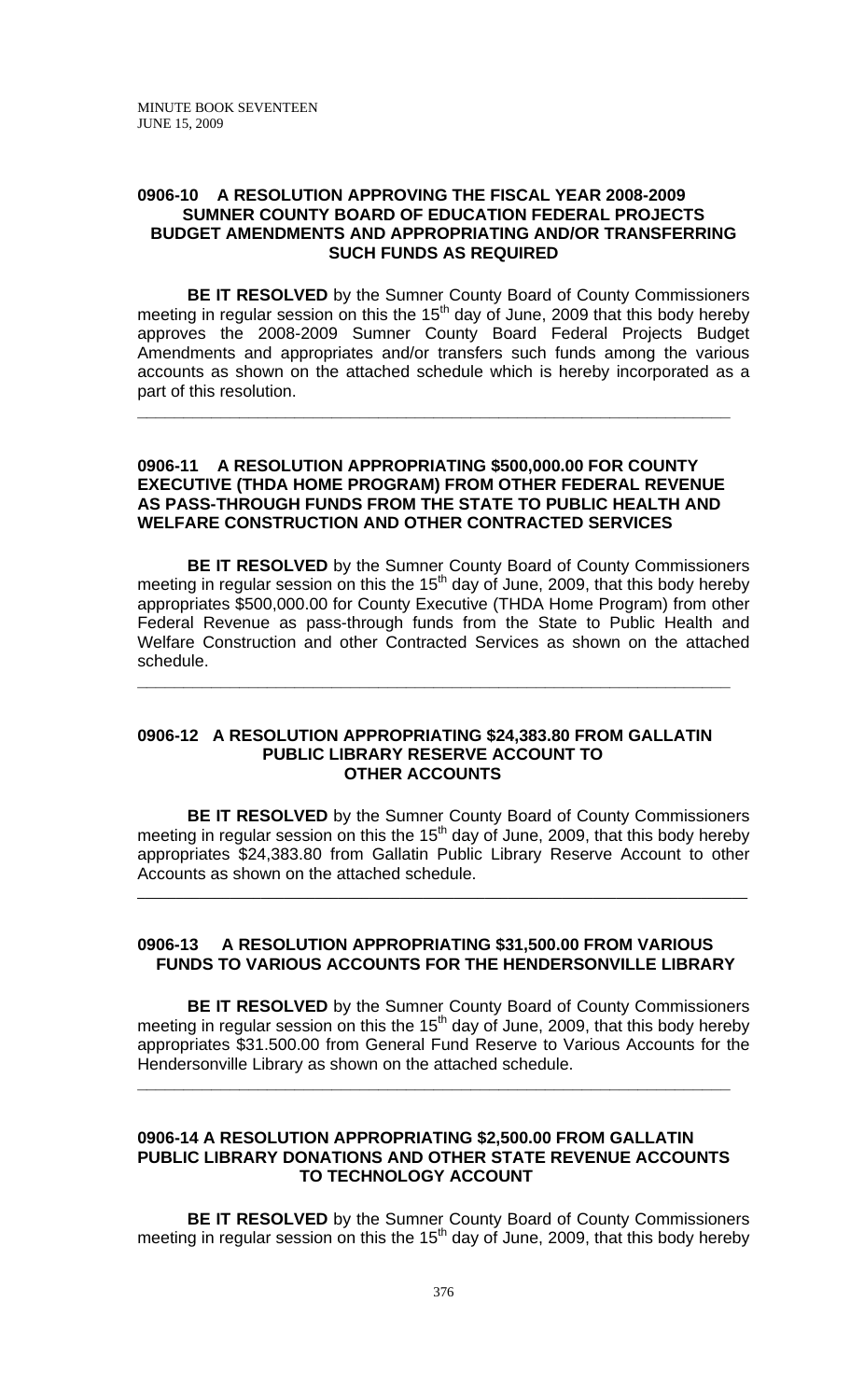appropriates \$2,500.00 from Gallatin Public Library Donations and other State Revenue Accounts to Technology Account as shown on the attached schedule.

**\_\_\_\_\_\_\_\_\_\_\_\_\_\_\_\_\_\_\_\_\_\_\_\_\_\_\_\_\_\_\_\_\_\_\_\_\_\_\_\_\_\_\_\_\_\_\_\_\_\_\_\_\_\_\_\_\_\_\_\_\_\_\_\_** 

#### **0906-15 A RESOLUTION APPROPRIATING \$900.00 FROM OTHER FEDERAL REVENUE TO ADVERTISING ACCOUNT FOR THE SHERIFF'S OFFICE**

 **BE IT RESOLVED** by the Sumner County Board of County Commissioners meeting in regular session on this the  $15<sup>th</sup>$  day of June, 2009, that this body does hereby appropriates \$900.00 from other Federal Revenue to Advertising Account for the Sherriff's Office as shown on the attached document.

**\_\_\_\_\_\_\_\_\_\_\_\_\_\_\_\_\_\_\_\_\_\_\_\_\_\_\_\_\_\_\_\_\_\_\_\_\_\_\_\_\_\_\_\_\_\_\_\_\_\_\_\_\_\_\_\_\_\_\_\_\_\_\_\_** 

#### **0906-16 A RESOLUTION APPROPRIATING \$48,894.50 FROM UNDESIGNATED FUND BALANCE TO OTHER COSTS LINE OF THE EMA BUDGET**

 **BE IT RESOLVED** by the Sumner County Board of County Commissioners meeting in regular session on this the  $15<sup>th</sup>$  day of June, 2009 that this body hereby appropriates \$48,894.50 from Undesignated Fund Balance to other Costs Line of the EMA budget lines as shown on the attached schedule:

**\_\_\_\_\_\_\_\_\_\_\_\_\_\_\_\_\_\_\_\_\_\_\_\_\_\_\_\_\_\_\_\_\_\_\_\_\_\_\_\_\_\_\_\_\_\_\_\_\_\_\_\_\_\_\_\_\_\_\_\_\_\_\_\_** 

# **0906-17 A RESOLUTION APPROPRIATING \$55,000.00 TO VARIOUS ACCOUNTS OF THE DRUG COURT**

 **BE IT RESOLVED** by the Sumner County Board of County Commissioners meeting in regular session on this the  $15<sup>th</sup>$  day of June, 2009 that this body hereby appropriates various funds to various accounts of the Drug Court as shown on the attached schedules:

**\_\_\_\_\_\_\_\_\_\_\_\_\_\_\_\_\_\_\_\_\_\_\_\_\_\_\_\_\_\_\_\_\_\_\_\_\_\_\_\_\_\_\_\_\_\_\_\_\_\_\_\_\_\_\_\_\_\_\_\_\_\_\_\_** 

### **0906-18 A RESOLUTION APPROPRIATING \$31,000.00 FROM THE DISTRICT ATTORNEY GENERAL UNDESIGNATED FUND BALANCE OF OTHER CHARGES OF THE OFFICE OF THE DISTRICT ATTORNEY**

**BE IT RESOLVED** by the Sumner County Board of County Commissioners meeting in regular session on this the  $15<sup>th</sup>$  day of June, 2009, that this body hereby appropriates \$31,000.00 from the District Attorney General Undesignated Fund Balance to other charges of the office of the District Attorney as shown on the attached schedule:

\_\_\_\_\_\_\_\_\_\_\_\_\_\_\_\_\_\_\_\_\_\_\_\_\_\_\_\_\_\_\_\_\_\_\_\_\_\_\_\_\_\_\_\_\_\_\_\_\_\_\_\_\_\_\_\_\_\_\_\_\_\_\_\_\_

## **0906-19 A RESOLUTION APPROPRIATING \$2,012.13 FROM THE WESTMORELAND LIBRARY FUND RESERVE TO THE WESTMORELAND LIBRARY – OTHER COSTS ACCOUNT FOR PURCHASE OF LIBRARY SUPPLIES**

**BE IT RESOLVED** by the Sumner County Board of County Commissioners meeting in regular session on this the 15<sup>th</sup> day of June, 2009, that this body hereby appropriate \$2,012.13 from the Library Fund Reserve (101-35114) to the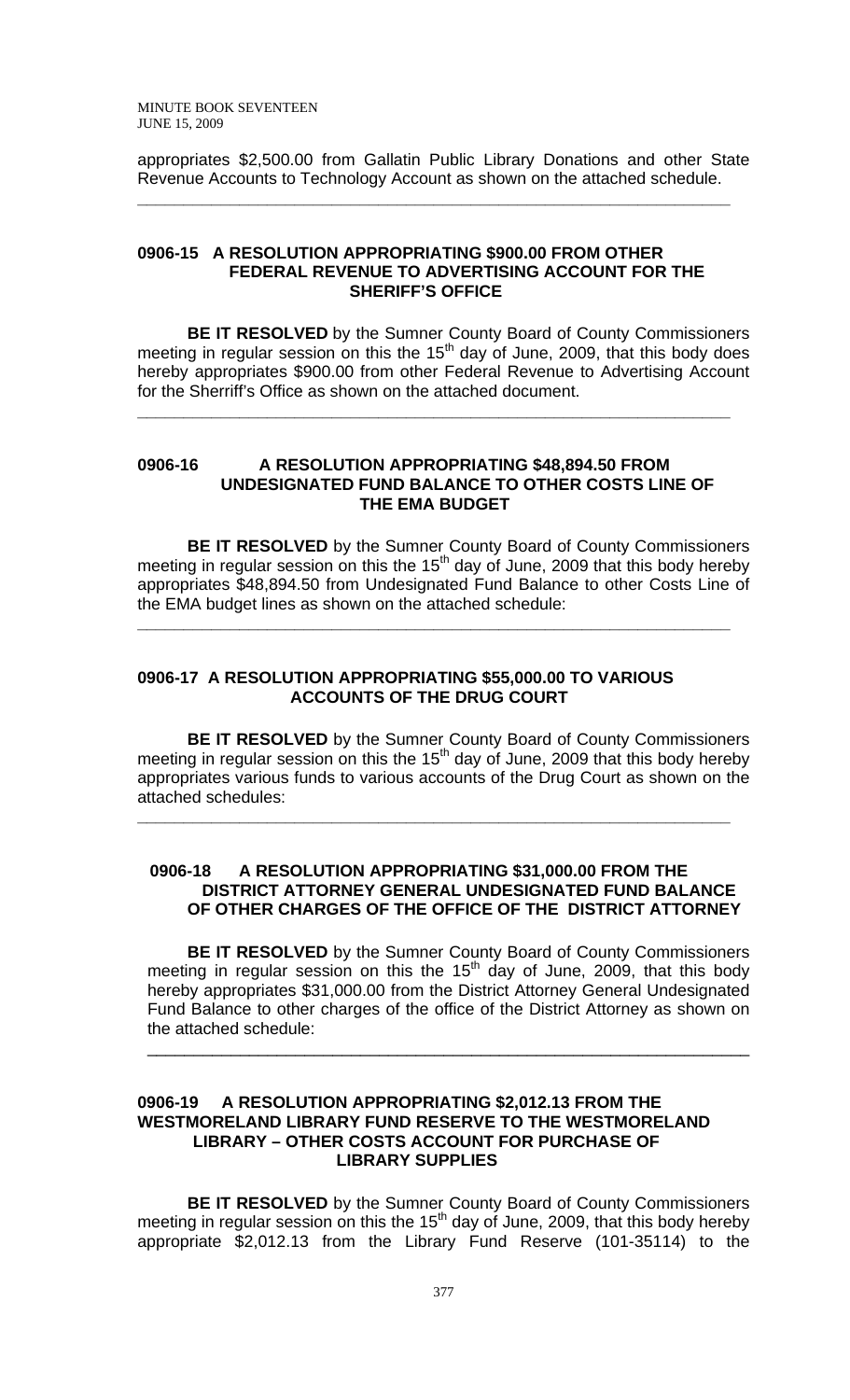Westmoreland Library –Other Costs Account (56500.599.104) for purchase of Library Supplies as shown on the attached schedule:

**\_\_\_\_\_\_\_\_\_\_\_\_\_\_\_\_\_\_\_\_\_\_\_\_\_\_\_\_\_\_\_\_\_\_\_\_\_\_\_\_\_\_\_\_\_\_\_\_\_\_\_\_\_\_\_\_\_\_\_\_\_\_\_\_** 

### **0906-20 A RESOLUTION APPROPRIATING \$1,400.00 TO THE PORTLAND LIBRARY FROM OTHER STATE REVENUE FUNDS TO GRANT EXPENSE ACCOUNT**

**BE IT RESOLVED** by the Sumner County Board of County Commissioners meeting in regular session on this the 15th day of June, 2009, that this body hereby appropriates \$1,400.00 to the Portland Library from other State Revenue Funds (101-46990) to Grant Expense Account(101-56500-799-103) as shown on the attached schedule:

**\_\_\_\_\_\_\_\_\_\_\_\_\_\_\_\_\_\_\_\_\_\_\_\_\_\_\_\_\_\_\_\_\_\_\_\_\_\_\_\_\_\_\_\_\_\_\_\_\_\_\_\_\_\_\_\_\_\_\_\_\_\_\_\_** 

### **0906-21 A RESOLUTION APPROPRIATING \$10,000.00 TO VARIOUS ACCOUNTS OF THE SUMNER COUNTY JUVENILE COURT**

**BE IT RESOLVED** by the Sumner County Board of County Commissioners meeting in regular session on this the 15th day of June, 2009, that this body hereby appropriates \$10,000.00 to various accounts of the Sumner County Juvenile Court as shown on the attached schedule:

**\_\_\_\_\_\_\_\_\_\_\_\_\_\_\_\_\_\_\_\_\_\_\_\_\_\_\_\_\_\_\_\_\_\_\_\_\_\_\_\_\_\_\_\_\_\_\_\_\_\_\_\_\_\_\_\_\_\_\_\_\_\_\_\_** 

### **0906-22 A RESOLUTION APPROPRIATING \$22,500.00 FROM UNDESIGNATED FUND BALANCE TO VARIOUS DEPARTMENTS**

 **BE IT RESOLVED** by the Sumner County Board of County Commissioners meeting in regular session on this the 15<sup>th</sup> day of June, 2009, that this body hereby appropriates \$22,500.00 from Undesignated Fund Balance to Various Departments as shown on the attached schedule:

**\_\_\_\_\_\_\_\_\_\_\_\_\_\_\_\_\_\_\_\_\_\_\_\_\_\_\_\_\_\_\_\_\_\_\_\_\_\_\_\_\_\_\_\_\_\_\_\_\_\_\_\_\_\_\_\_\_\_\_\_\_\_\_\_** 

### **0906-23 A RESOLUTION TRANSFERRING \$5,600.00 AS PASS-THROUGH FUNDS FROM GRANT COSTS TO SALARY YOUTH SERVICE OFFICERS FOR JUVENILE COURT**

**BE IT RESOLVED** that the Sumner County Board of County Commissioners meeting in regular session on this the 15<sup>th</sup> day of June, 2009, that this body hereby transfers \$5,600.00 as pass-through funds from Grant Costs to Salary Youth Service Officers Account for Juvenile Court as shown on the attached schedule:

# **0906-24 A RESOLUTION APPROPRIATING \$51,000.00 FROM UNDESIGNATED FUND BALANCE TO ELDERLY TAX RELIEF**

**\_\_\_\_\_\_\_\_\_\_\_\_\_\_\_\_\_\_\_\_\_\_\_\_\_\_\_\_\_\_\_\_\_\_\_\_\_\_\_\_\_\_\_\_\_\_\_\_\_\_\_\_\_\_\_\_\_\_\_\_\_\_\_\_** 

 **BE IT RESOLVED** by the Sumner County Board of County Commissioners meeting in regular session on this the 15<sup>th</sup> day of June, 2009, that this body hereby appropriates \$51,000.00 from Undesignated Fund Balance to Elderly Tax Relief.

**\_\_\_\_\_\_\_\_\_\_\_\_\_\_\_\_\_\_\_\_\_\_\_\_\_\_\_\_\_\_\_\_\_\_\_\_\_\_\_\_\_\_\_\_\_\_\_\_\_\_\_\_\_\_\_\_\_\_\_\_\_\_\_\_**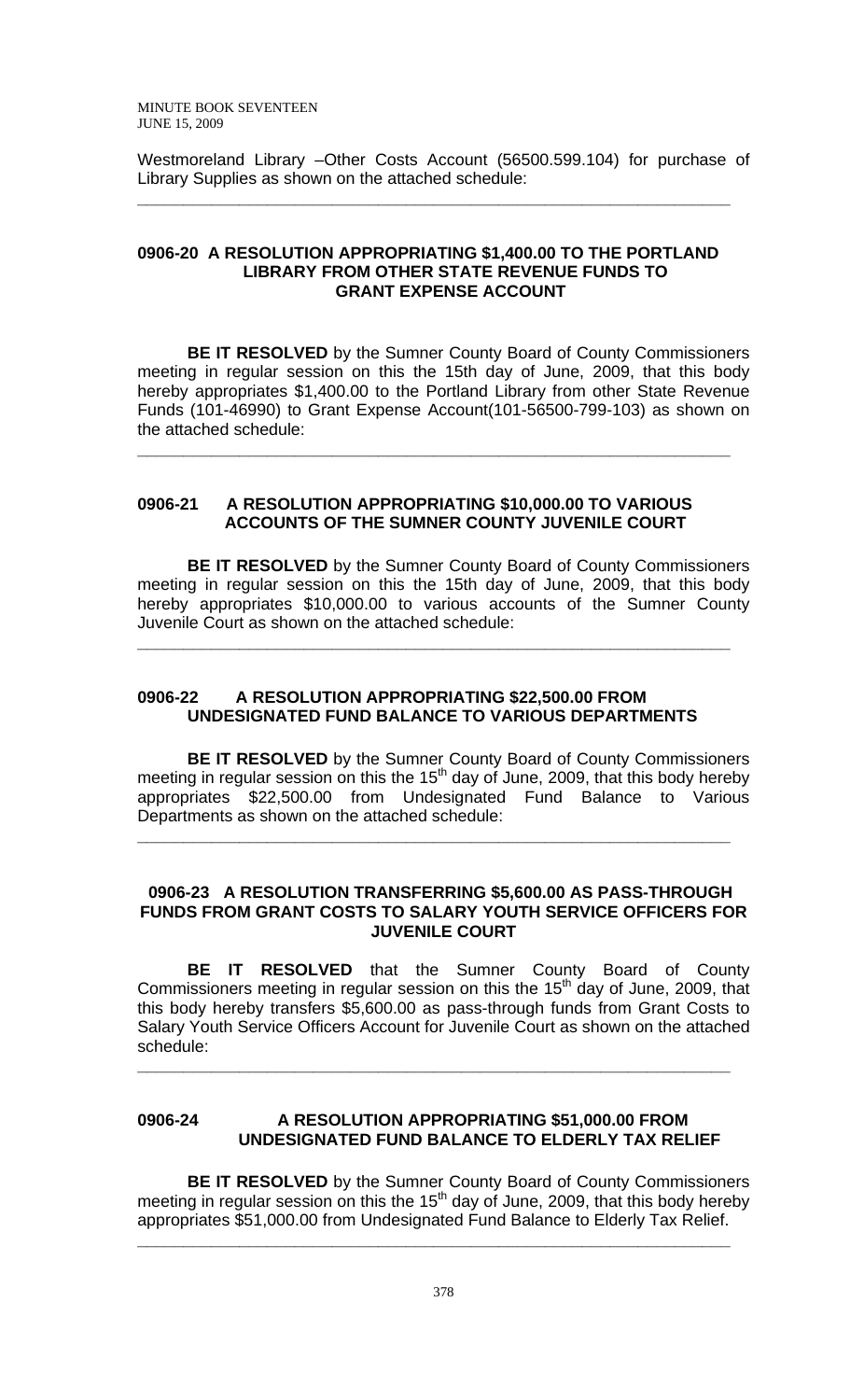# **0906-25 A RESOLUTION APPROPRIATING \$7,102.00 FROM JUVENILE SERVICES PROGRAM REVENUE TO VARIOUS ACCOUNTS**

**BE IT RESOLVED** by the Sumner County Board of County Commissioners meeting in regular session on this the 15<sup>th</sup> day of June, 2009, that this body hereby appropriates \$7,102.00 from Juvenile Services Program Revenue to Various Accounts.

| <b>Account Title</b>                                                       | Amount                             |            |  |
|----------------------------------------------------------------------------|------------------------------------|------------|--|
| <b>Other Charges</b><br>To<br><b>Office Supplies</b><br>To<br>Travel<br>To | \$5,600.00<br>\$1,200.00<br>302.00 |            |  |
|                                                                            | Total                              | \$7,102.00 |  |

## **0906-26 A RESOLUTION APPROPRIATING \$4,925.00 FROM PORTLAND LIBRARY FUND RESERVE TO VARIOUS ACCOUNTS**

 **BE IT RESOLVED** by the Sumner County Board of County Commissioners meeting in regular session on this the 15<sup>th</sup> day of June, 2009, that this body hereby appropriates \$4,925.00 from Portland Library Fund Reserve to Various Accounts.

|    | <b>Account Title</b>        | Amount     |
|----|-----------------------------|------------|
| To | <b>Other Charges</b>        | 725.00     |
| To | <b>Utilities</b>            | \$3,250.00 |
| To | <b>Office Supplies</b>      | 175.00     |
| To | <b>Building Maintenance</b> | 275.00     |
| Т٥ | Communications              | 500.00     |
|    | Total                       | \$4,925.00 |

## **0906-27 A RESOLUTION APPROPRIATING \$325.00 TO TDOT FOR CORA CLINE MEMORIAL HIGHWAY SIGNS**

**\_\_\_\_\_\_\_\_\_\_\_\_\_\_\_\_\_\_\_\_\_\_\_\_\_\_\_\_\_\_\_\_\_\_\_\_\_\_\_\_\_\_\_\_\_\_\_\_\_\_\_\_\_\_\_\_\_\_\_\_\_\_\_\_** 

**BE IT RESOLVED** by the Sumner County Board of County Commissioners meeting in regular session on this the 15<sup>th</sup> day of June, 2009, that this body hereby appropriates \$325.00 to TDOT for Cora Cline Memorial Highway Signs as shown on the attached schedule.

**\_\_\_\_\_\_\_\_\_\_\_\_\_\_\_\_\_\_\_\_\_\_\_\_\_\_\_\_\_\_\_\_\_\_\_\_\_\_\_\_\_\_\_\_\_\_\_\_\_\_\_\_\_\_\_\_\_\_\_\_\_\_\_\_** 

## **0906-28 A RESOLUTION APPROPRIATING \$71,522.00 FROM COURTHOUSE AND JAIL MAINTENANCE FUND BALANCE TO VARIOUS ACCOUNTS**

 **BE IT RESOLVED** by the Sumner County Board of County Commissioners meeting in regular session on this the  $15<sup>th</sup>$  day of June, 2009, that this body hereby appropriates \$71,522.00 from Courthouse and Jail Maintenance Fund Balance to Various Accounts as shown on the attached schedule:

\_\_\_\_\_\_\_\_\_\_\_\_\_\_\_\_\_\_\_\_\_\_\_\_\_\_\_\_\_\_\_\_\_\_\_\_\_\_\_\_\_\_\_\_\_\_\_\_\_\_\_\_\_\_\_\_\_\_\_\_\_\_\_\_\_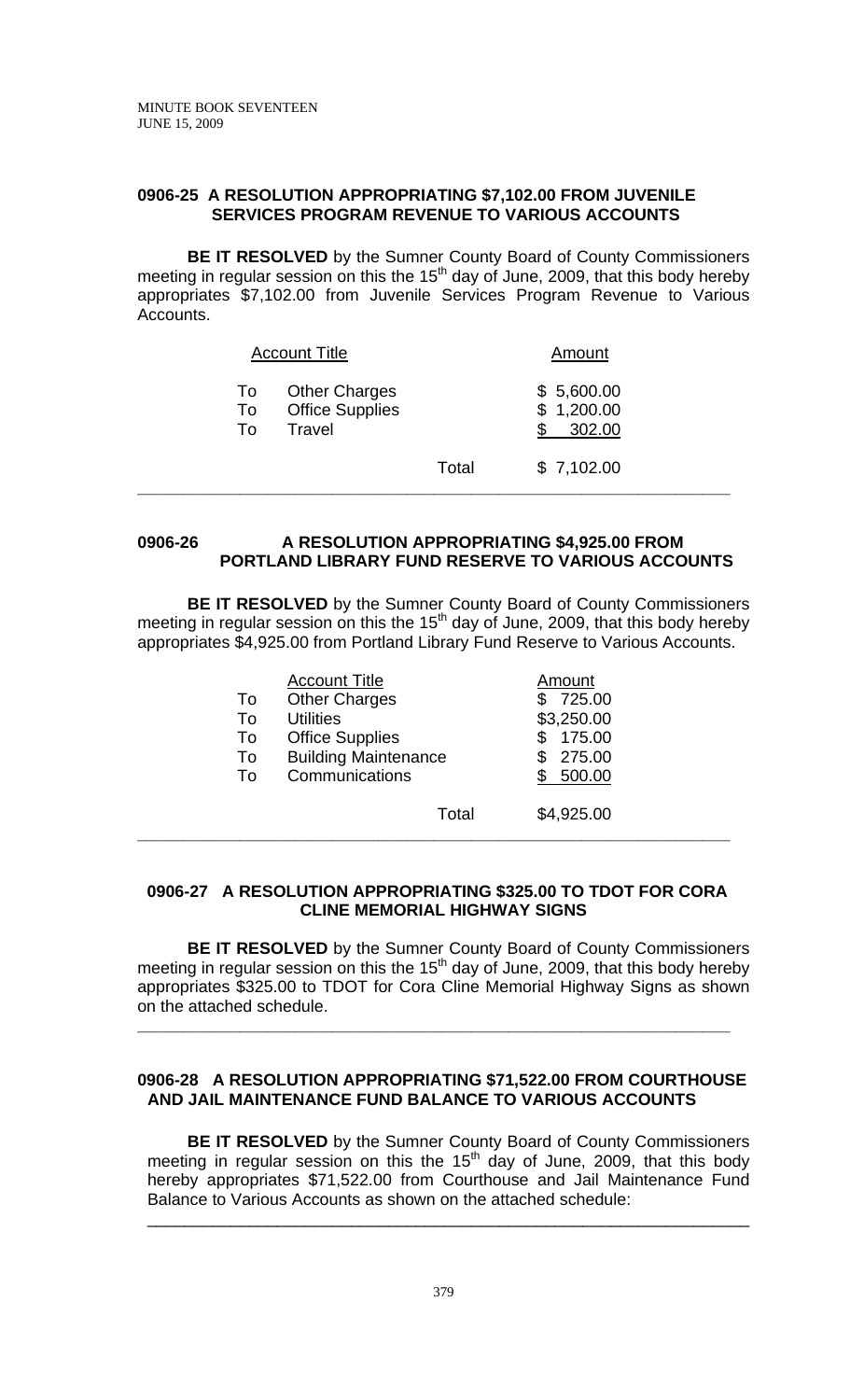### **0906-29 A RESOLUTION APPROPRIATING \$35,107.35 FROM REAPPRAISAL (ASSESSOR OF PROPERTY) UNDESIGNATED FUND BALANCE TO VARIOUS COSTS**

**BE IT RESOLVED** by the Sumner County Board of County Commissioners meeting in regular session on this the 15<sup>th</sup> day of June, 2009, that this body hereby appropriates \$35,107.35 from Reappraisal (Assessor of Property) Undesignated Fund Balance to Various Costs as shown on the attached schedule:

**\_\_\_\_\_\_\_\_\_\_\_\_\_\_\_\_\_\_\_\_\_\_\_\_\_\_\_\_\_\_\_\_\_\_\_\_\_\_\_\_\_\_\_\_\_\_\_\_\_\_\_\_\_\_\_\_\_\_\_\_\_\_\_\_** 

## **0906-30 A RESOLUTION DECLARING AMBULANCES AS SURPLUS AND AUTHORIZING DISPOSAL OR SALE OF SAME PURSUANT TO EXISTING POLICIES AND PROCEDURES**

**BE IT RESOLVED** by the Sumner County Board of County Commissioners meeting in regular session on this the 15 day of June, 2009 that this body does hereby declare Ambulances as surplus as shown on the attached schedule; and

**BE IT FURTHER RESOLVED,** that the disposal or sale of the same is authorized pursuant to existing policies and procedures.

\_\_\_\_\_\_\_\_\_\_\_\_\_\_\_\_\_\_\_\_\_\_\_\_\_\_\_\_\_\_\_\_\_\_\_\_\_\_\_\_\_\_\_\_\_\_\_\_\_\_\_\_\_\_\_\_\_\_\_\_\_\_\_\_\_

### **0906-31 A RESOLUTION AUTHORIZING SUBMISSION OF AN APPLICATION FOR LITTER AND TRASH COLLECTING GRANT FROM THE TENNESSEE DEPARTMENT OF TRANSPORTATION, AUTHORIZING THE ACCEPTANCE OF SAID GRANT AND ALLOWING THE COUNTY EXECUTIVE, THE HIGHWAY SUPERINTENDENT AND THE COUNTY LAW DIRECTOR TO EXECUTE THE NECESSARY DOCUMENTS FOR ACCEPTANCE**

**WHEREAS**, the Sumner County Highway Department intends to apply for a Litter and Trash Collecting Grant from the Tennessee Department of Transportation; and

**WHEREAS**, the contract for the grant will impose certain legal obligations upon the Sumner County Highway Department.

**NOW, THEREFORE, BE IT RESOLVED** by the Sumner County Board of County Commissioners meeting in regular session on this the  $15<sup>th</sup>$  day of June, 2009 that the Highway Superintendent is authorized to apply on behalf of the Sumner County Highway Department for a Litter and Trash Collecting Grant from the Tennessee Department of Transportation; and

**BE IT FURTHER RESOLVED**, that should said application be approved by the Tennessee Department of Transportation, then the County Executive, the Highway Superintendent and County Law Director are authorized to execute contracts or other necessary documents which may be required to signify acceptance of the Litter and Trash Collecting Grant by the Sumner County Highway Department.

#### **0906-32 A RESOLUTION DECLARING THE HIGHWAY DEPARTMENT ITEMS LISTED BELOW AS SURPLUS PROPERTY AND APPROVING SALE OF SUCH PROPERTY AT PUBLIC AUCTION**

**\_\_\_\_\_\_\_\_\_\_\_\_\_\_\_\_\_\_\_\_\_\_\_\_\_\_\_\_\_\_\_\_\_\_\_\_\_\_\_\_\_\_\_\_\_\_\_\_\_\_\_\_\_\_\_\_\_\_\_\_\_\_\_\_**